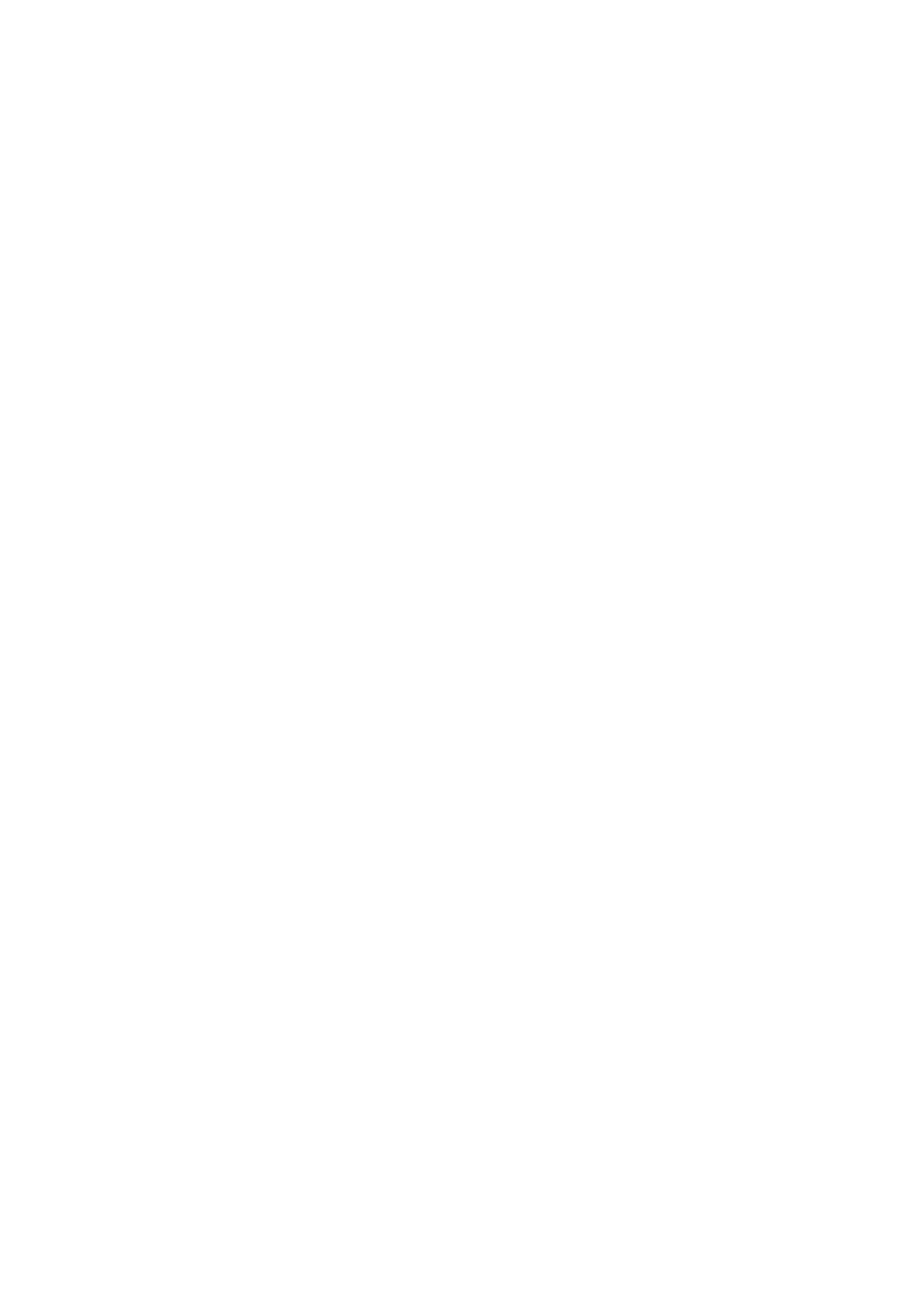# UURIMUSI KEELE OMANDAMISEST, ÕPPIMISEST JA KORPUSTEST

# STUDIES IN LANGUAGE ACQUISITION, LEARNING, AND CORPORA

Toimetanud / Edited by Krista Kerge

Tallinn 2014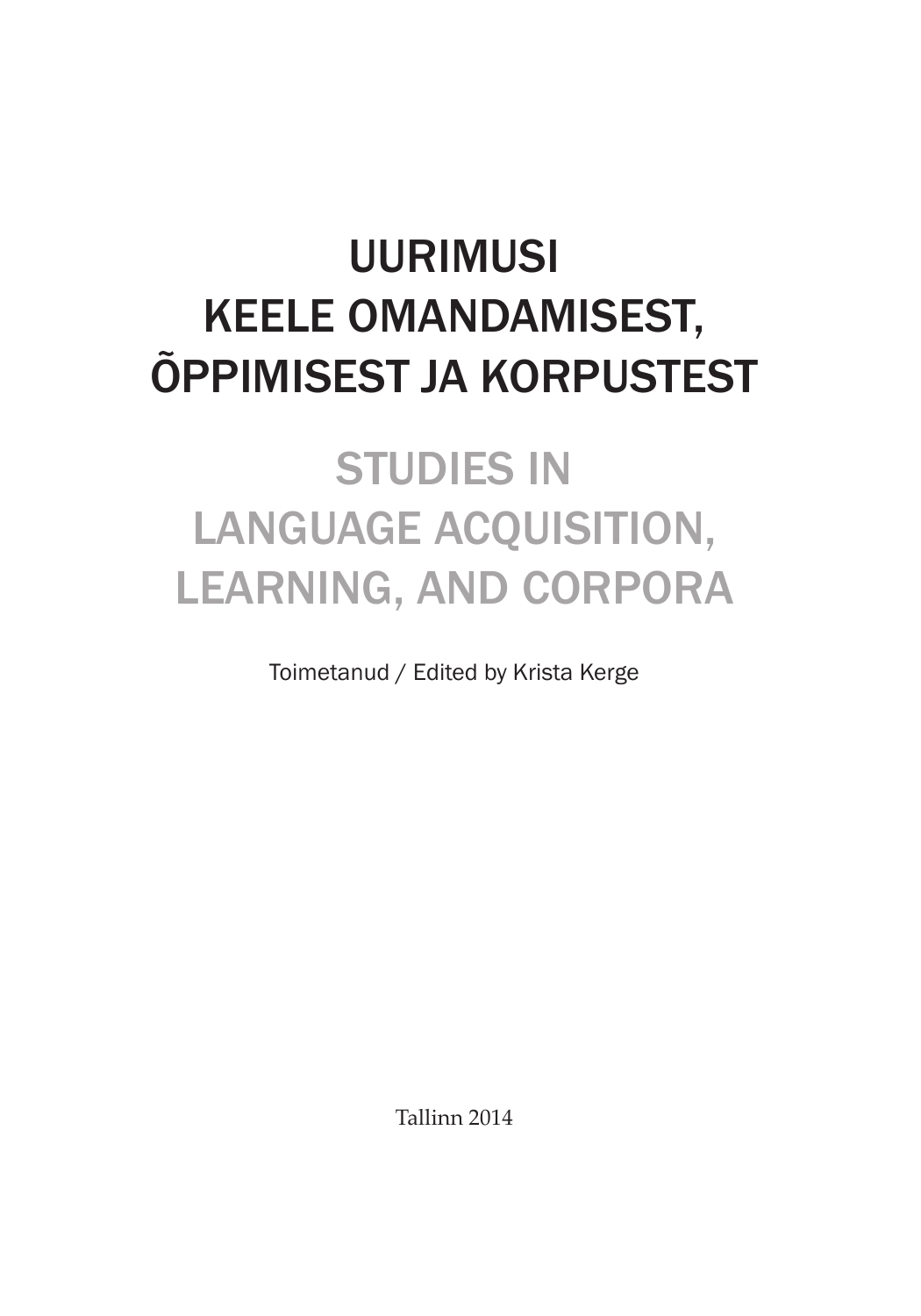UURIMUSI KEELE OMANDAMISEST, ÕPPIMISEST ja KORPUSTEST Tallinna Ülikooli eesti keele ja kultuuri instituudi toimetised 16 Toimetanud Krista Kerge

STUDIES IN LANGUAGE ACQUISITION, LEARNING & CORPORA Proceedings of the Tallinn University Institute of Estonian Language and Culture 16 Edited by Krista Kerge

Toimetuskolleegium / Advisory Board Lars Gunnar Larsson (Uppsala), Maisa Martin (Jyväskylä), Kaili Müürisepp (Tartu), Helle Metslang (Tartu), Meelis Mihkla (Tallinn), Renate Pajusalu (Tartu), Helena Sulkala (Oulu), Urmas Sutrop (Tallinn/Tartu), Maria Voeikova (Sankt-Peterburg), Cornelius Hasselblatt (Groningen), Epp Annus (Tartu)

Kirjastatud riikliku programmi "Eesti keel ja kultuurimälu 2014–2018" ning Tallinna Ülikooli uuringufondi toel

Sarja peatoimetaja / Editor-in-chief Reili Argus Keeletoimetaja / Language editor Annika Hussar Kujundanud ja küljendanud / Design by Sirje Ratso Trükk / Printed by Vali Press

Postiaadress / Postal address Eesti keele ja kultuuri instituut / Institute of Estonian Language and Culture Tallinna Ülikool / Tallinn University Narva mnt 25 10120 Tallinn **ESTONIA** 

ekki.toimetised@tlu.ee http://www.tlu.ee/et/eesti-keele-ja-kultuuri-instituut/EKKI-toimetised

Autoriõigus/Copyright: autorid ning TLÜ eesti keele ja kultuuri instituut, 2014

ISSN 1736-8804 E-ISSN 1736-9231

ISBN 978-9949-29-176-2 (trükis) ISBN 978-9949-29-177-9 (pdf)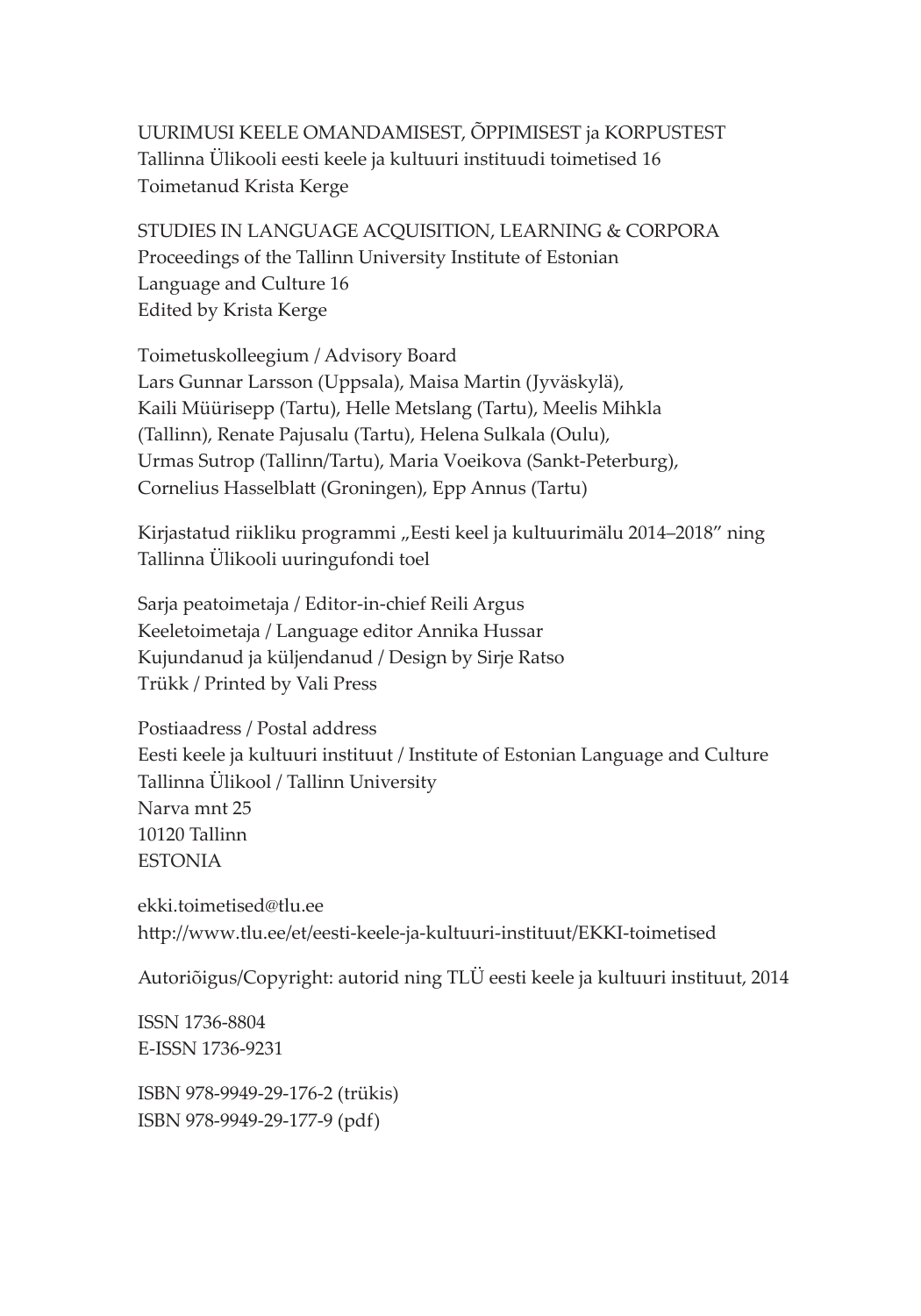# **Sisukord**

#### **Krista Kerge**

Keel, selle omandamine, õppimine ja õpetamine . . . . . . . . . . . . . . . [9](#page--1-0)

#### KEELE OMANDAMINE

#### **Airi Kapanen**

| Kuidas mõõta süntaktilise komplekssuse arengut |  |
|------------------------------------------------|--|
|                                                |  |
| How to measure the development of syntactic    |  |
|                                                |  |

#### **Helen Kõrgesaar**

| Eesti isade-emade hoidjakeel: kes küsib, kes käsutab, |  |
|-------------------------------------------------------|--|
|                                                       |  |
| Estonian fathers' and mothers' child-directed speech: |  |
| Who asks more questions, who gives orders, and        |  |
|                                                       |  |

## **Reili Argus, Kadri Suurmäe,**

#### **Andra Kütt , Anne Tamm**

| Eesti kaudse evidentsiaalsuse morfoloogilise markeri      |  |
|-----------------------------------------------------------|--|
| omandamisest: mõistmiskatse tulemused  83                 |  |
| The acquisition of the morphological marker of            |  |
| evidentiality in Estonian: The results of a comprehension |  |
|                                                           |  |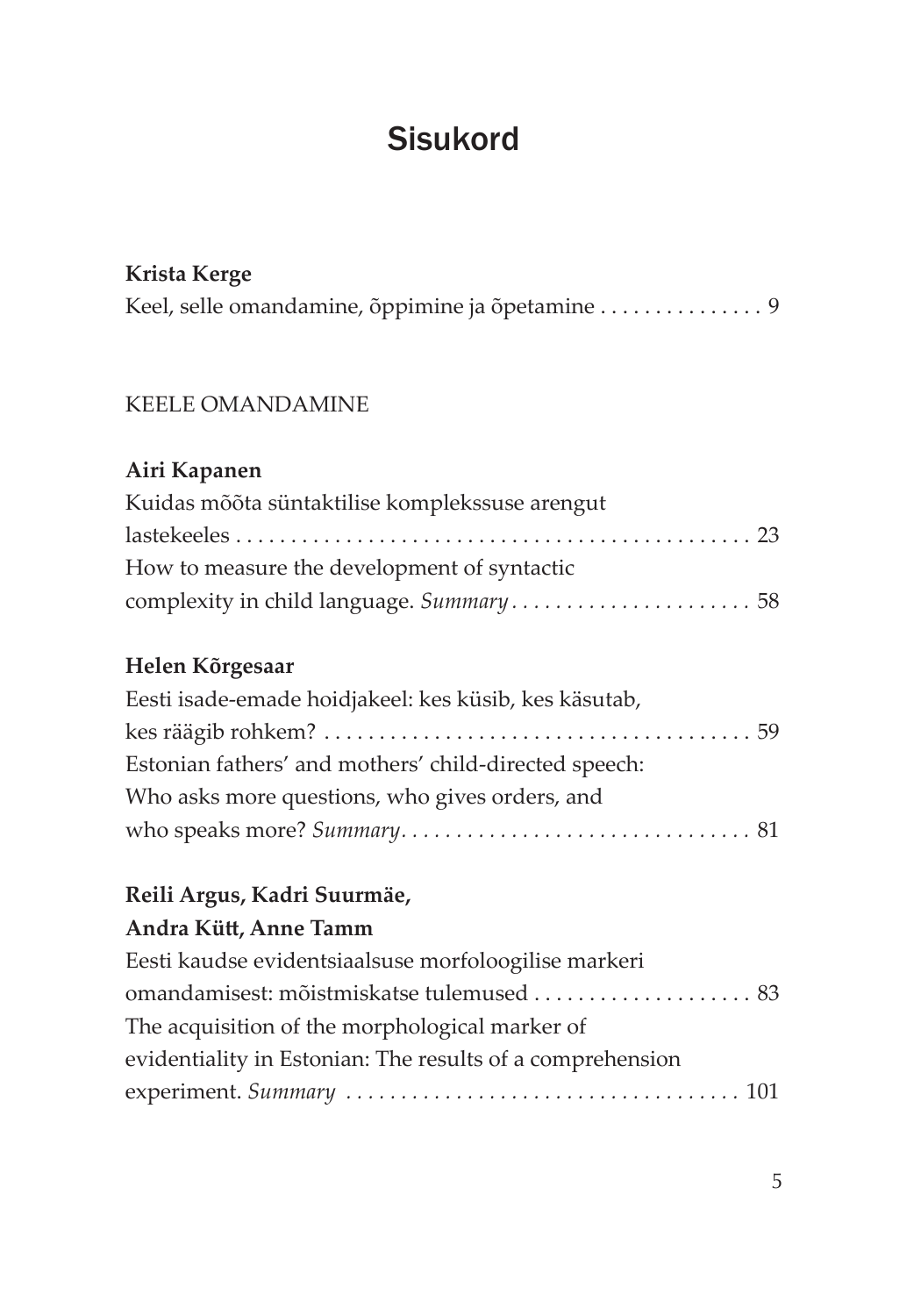## **Krista Kerge, Hille Pajupuu, Pilvi Alp, Halliki Põlda,Anne Uusen** Towards sophisticated writing . . . . . . . . . . . . . . . . . . . . . . . . . . . . [103](#page--1-0) Teel arenenud kirjaoskuse poole. *Resümee . . . . . . . . . . . . . . . . . . .* [115](#page--1-0)

## KEELEÕPE JA ÕPIVARA

| Elżbieta Awramiuk, Grażyna Krasowicz-Kupis,         |  |  |  |
|-----------------------------------------------------|--|--|--|
| Katarzyna Wiejak, Katarzyna Bogdanowicz             |  |  |  |
| Letter-name spelling in Polish and English:         |  |  |  |
| Different languages, the same strategy (?) 119      |  |  |  |
| Tähenime järgi kirjutamine poola ja inglise keeles: |  |  |  |
|                                                     |  |  |  |

## **Katrin Aava**

| Kriitiline diskursuseanalüüs tekstikeskses |  |
|--------------------------------------------|--|
|                                            |  |
| Critical Discourse Analysis as a means of  |  |
|                                            |  |

## **Mare Kitsnik**

| Õppematerjali mõju gümnaasiumiõpilaste              |  |
|-----------------------------------------------------|--|
| õpimotivatsioonile: "Praktiline eesti keel          |  |
|                                                     |  |
| The influence of learning material on students'     |  |
| motivation to learn: Practical Estonian as a second |  |
|                                                     |  |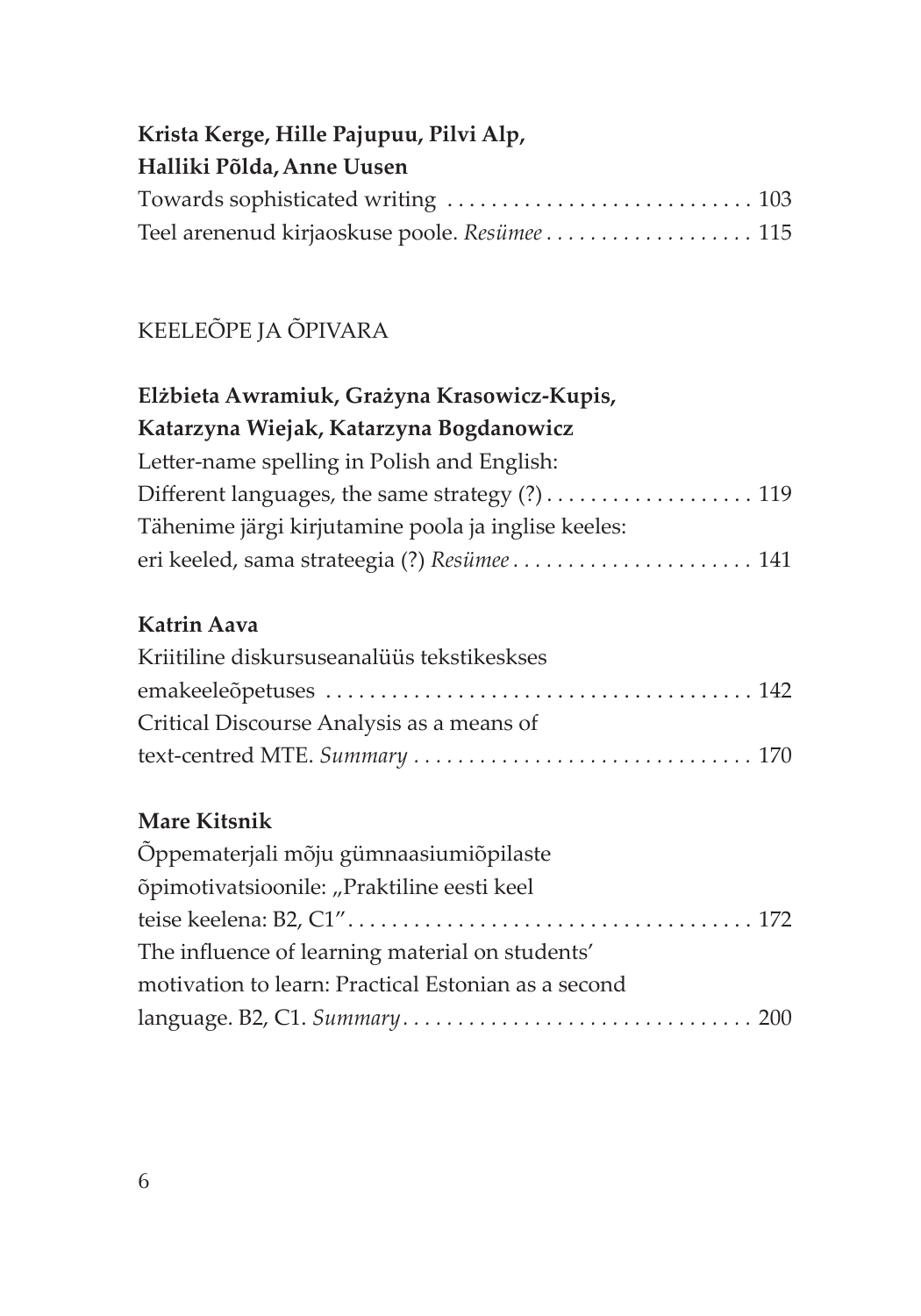## KEELEKOGUD JA KORPUSELEIUD

## **Kadri Sõrmus, Kersti Lepajõe**

| Eesti keele kui emakeele õppija tekstikorpus EMMA  205 |  |
|--------------------------------------------------------|--|
| Estonian native-speaking students' text corpus EMMA.   |  |
|                                                        |  |

## **Halliki Põlda**

| Andekusmõistestik teadus- ja üldkeeles ning               |  |
|-----------------------------------------------------------|--|
| andekuse diskursuse diakrooniline konstrueerimine         |  |
|                                                           |  |
| Concepts of giftedness in scientific and common language, |  |
| and the diachronic construction of the discourse of       |  |
| giftedness in media texts. Summary 252                    |  |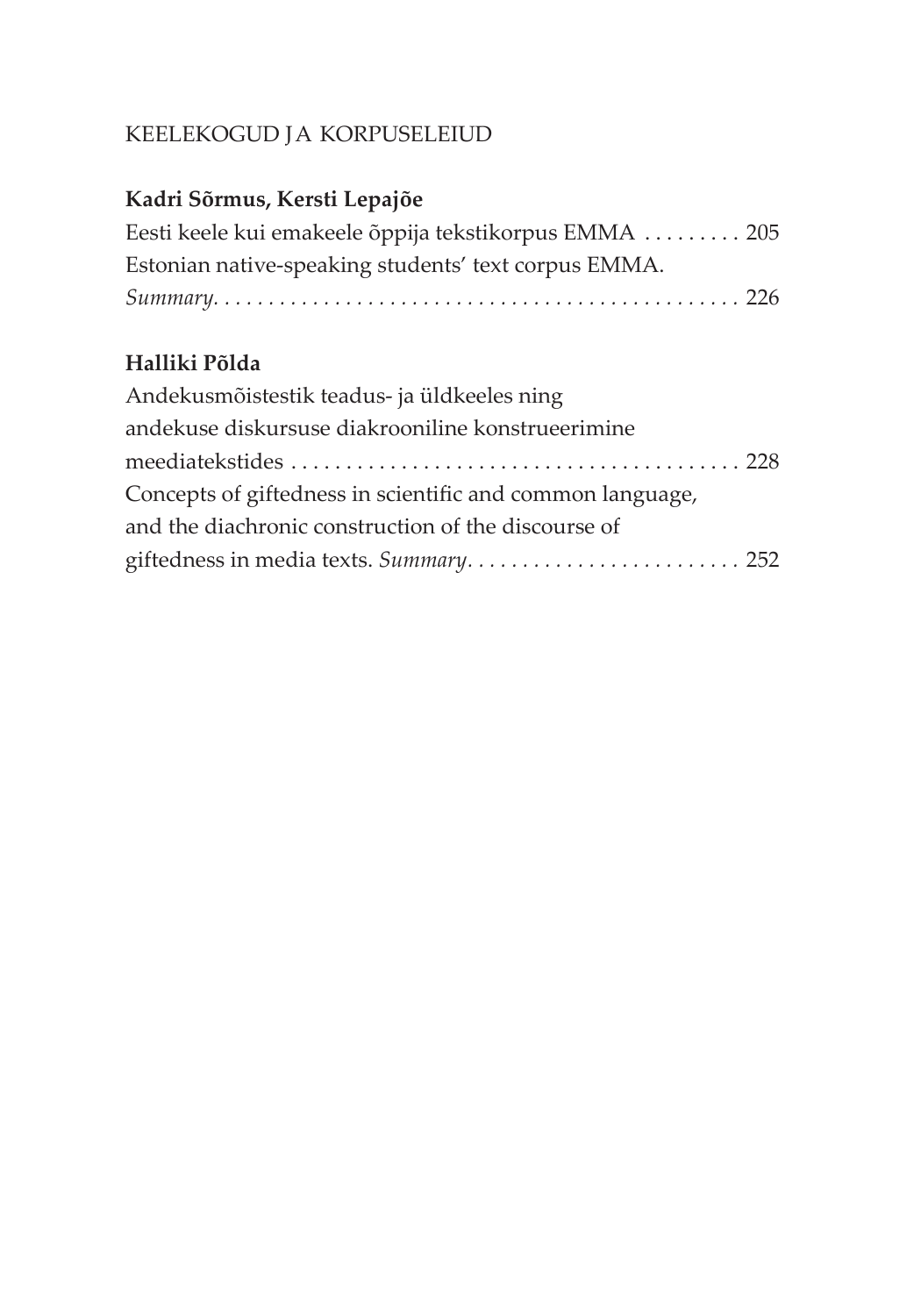# <span id="page-7-0"></span>Letter-name spelling in Polish and English: Different languages, the same strategy (?)

Elżbieta Awramiuk\*, Grażyna Krasowicz-Kupis\*\*, Katarzyna Wiejak\*\*\*, Katarzyna Bogdanowicz\*\* \* University of Białystok, Poland, \*\* Educational Research Institute, Warsaw, \*\*\* Maria Curie-Skłodowska University, Lublin; Educational Research Institute, Warsaw

**Abstract**. Previous research on children's invented spelling observed that children can use the name of a letter to code two successive phonemes in a word (e.g. CR 'car'). This study presents some research results on Polish invented spelling and describes an investigation into the development of early literacy. Our aim is to characterize mistakes made by Polish children at the beginning of schooling and to compare the *letter-name spelling* strategy in Polish and in English. The results confirm that this strategy is widely used by Polish children. A comparison of two characteristic misspellings: Polish-speaking children's (RBA 'ryba' – *fish*) and Englishspeaking children's (HLP 'help') shows that the ways of access to literacy (teaching the names of letters vs. phonological training) have a fundamental significance to pre-schoolers' conception of grapheme-phoneme correspondences.<sup>1</sup>

<sup>&</sup>lt;sup>1</sup> This research was based on the project *Wczesna diagnoza specyficznych zaburzeń czytania i pisania* (Early diagnosis of specific reading and writing disorders) carried out by the Educational Research Institute within the systemic project "Quality and effectiveness of education - strengthening of institutional research capabilities" and co-financed by the European Social Fund (Human Capital Operational Programme 2007–2013, Priority III: High quality of the educational system, Submeasure 3.1.1 Creating the conditions and tools for educational system monitoring, evaluation, and research). The main goal of this project is to develop a battery of tests to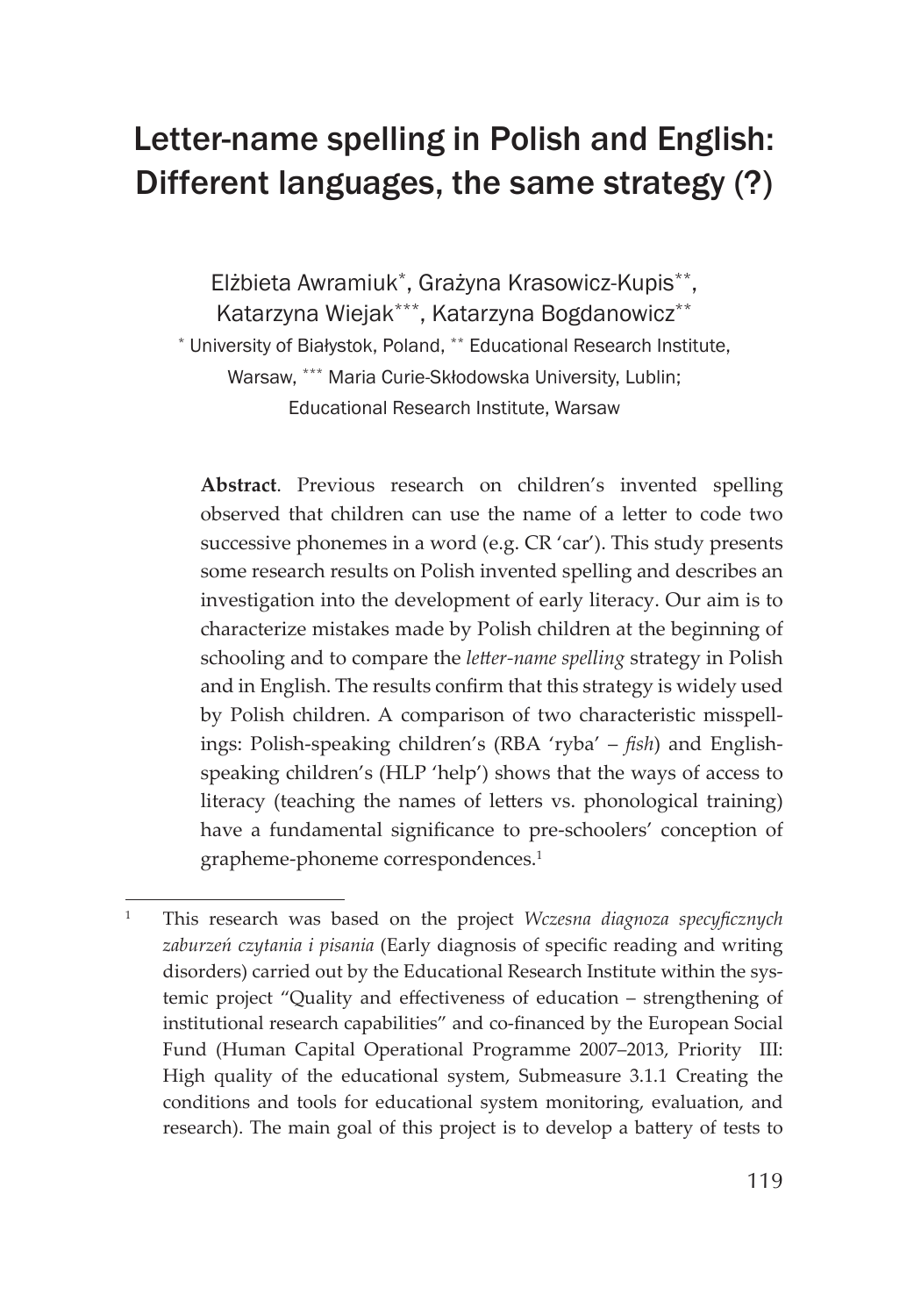**Keywords**: psycholinguistics, invented spelling, early spelling development, error analysis, Polish

#### Introduction

#### Invented spelling – a window on early literacy

Invented spelling plays a special part in research on writing acquisition. This means the writing produced by young children (aged 3–7) before they are formally taught reading and writing or when they are at the beginning of the learning process. Their writing is more spontaneous than learnt. Notes made by these children, and, more specifically, their departures from standard orthography, tend not to be accidental and allow inferences to be made about their conceptualization of written language and its relation to spoken language. They illustrate the process of increasing linguistic and orthographic awareness and prove their cognitive effort. Young children invent a graphic system, which is closer to surface phonetics and their linguistic intuition than a conventional system.

The analysis of children's writing provides insight into phonological representations of words and reflects strategies of phonological segmentation and the process of the acquisition of graphotactic, orthographical, and morphological rules of a given language by pre-schoolers (cf. Titos et al. 2003, Hayes et al. 2006, Deacon et al. 2008, Rispens et al. 2008, Sangster, Deacon 2011). Invented spelling, together with phonological abilities and letter knowledge, is considered to be a strong predictor for later literacy skills (cf. Caravolas et

assess reading and spelling abilities in children, before starting and at the beginning of formal reading instruction, that are predictive of specific reading and spelling disorders and connected with the risk of developmental dyslexia.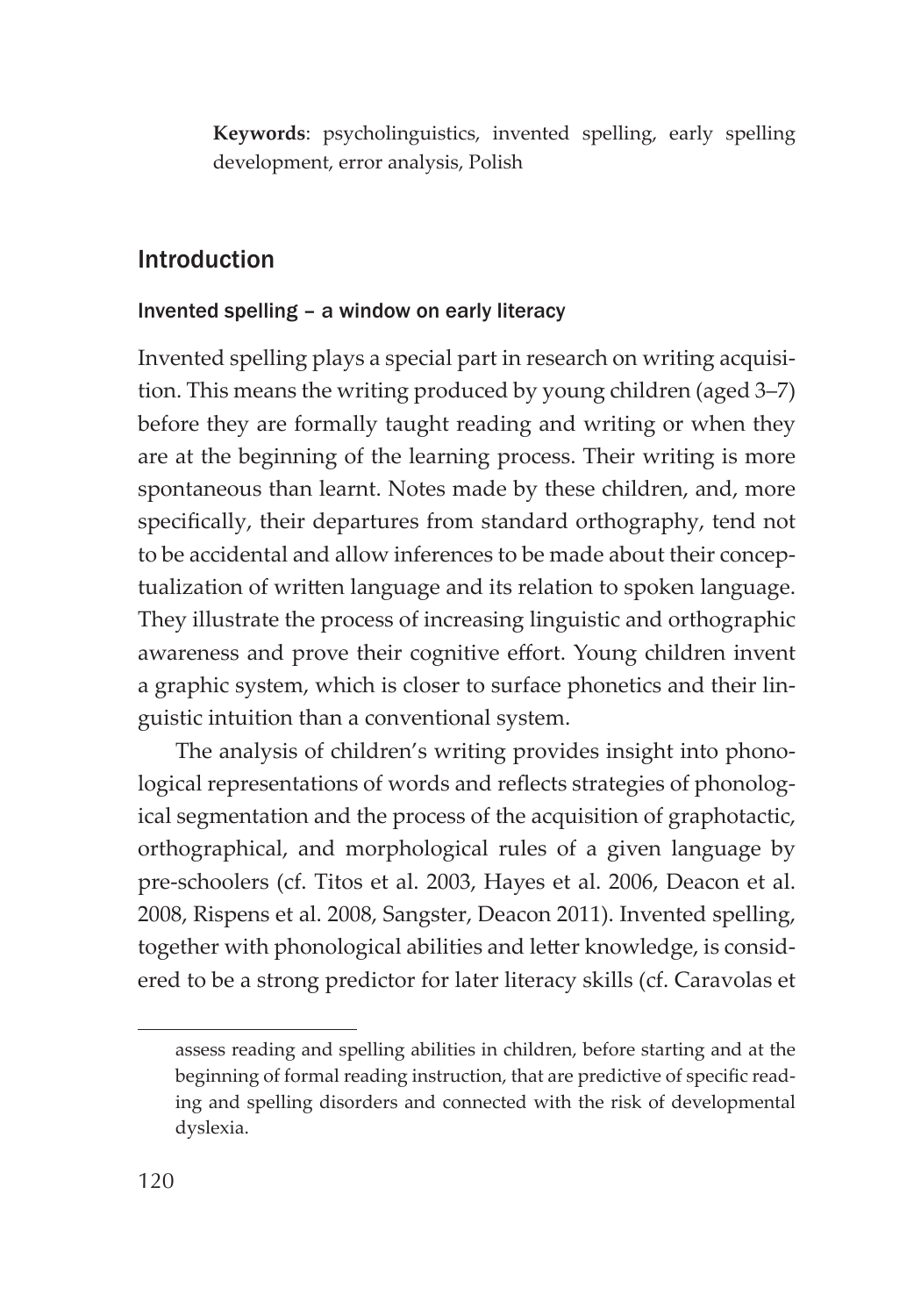al. 2001, Snowling et al. 2003, Pelletier, Lasenby 2007, National Early Literacy Panel 2008, van Bergen et al. 2012).

The studies analysed linguistic conditioning for early literacy, showing how the way children are introduced to the world of sounds and letters influences their thinking about written language and their ability to write (cf. Treiman 2004, Pacton et al. 2005, Alves Martins 2007, Pasa, Morin 2007, de Vasconcelos Horta, Alves Martins 2011, Sénéchal et al. 2012) and how literacy acquisition is determined by the characteristics of a given language and its orthography (cf. Wimmer, Landerl 1997, Bourassa, Treiman 2001, Spencer, Hanley 2003, Sprenger-Charolles 2004, Viise et al. 2011). Comparative research on reading acquisition in 13 European languages (Seymour et al. 2003) confirmed that differences in the acquisition process depended mainly on the characteristics of oral language and orthography. In deep orthographies (like English or French), learning reading and writing is more difficult than in shallow orthographies (like Polish). However, the first stage seems to be the same  $-$  children start to understand the relationship between graphemes and phonemes; this means they have to catch how graphic signs correspond to phonic signs and how phonemes are represented by graphemes.

Research on the development of early writing enabled the construction of various tools for assessing the development of these skills on the basis of errors that children made while writing single words (cf. Pelletier, Lasenby 2007, Young 2007, Oldrieve 2011). These tools are used for diagnosis, increasing the effectiveness of teaching through individualisation, early intervention, and the prediction of later reading and writing ability.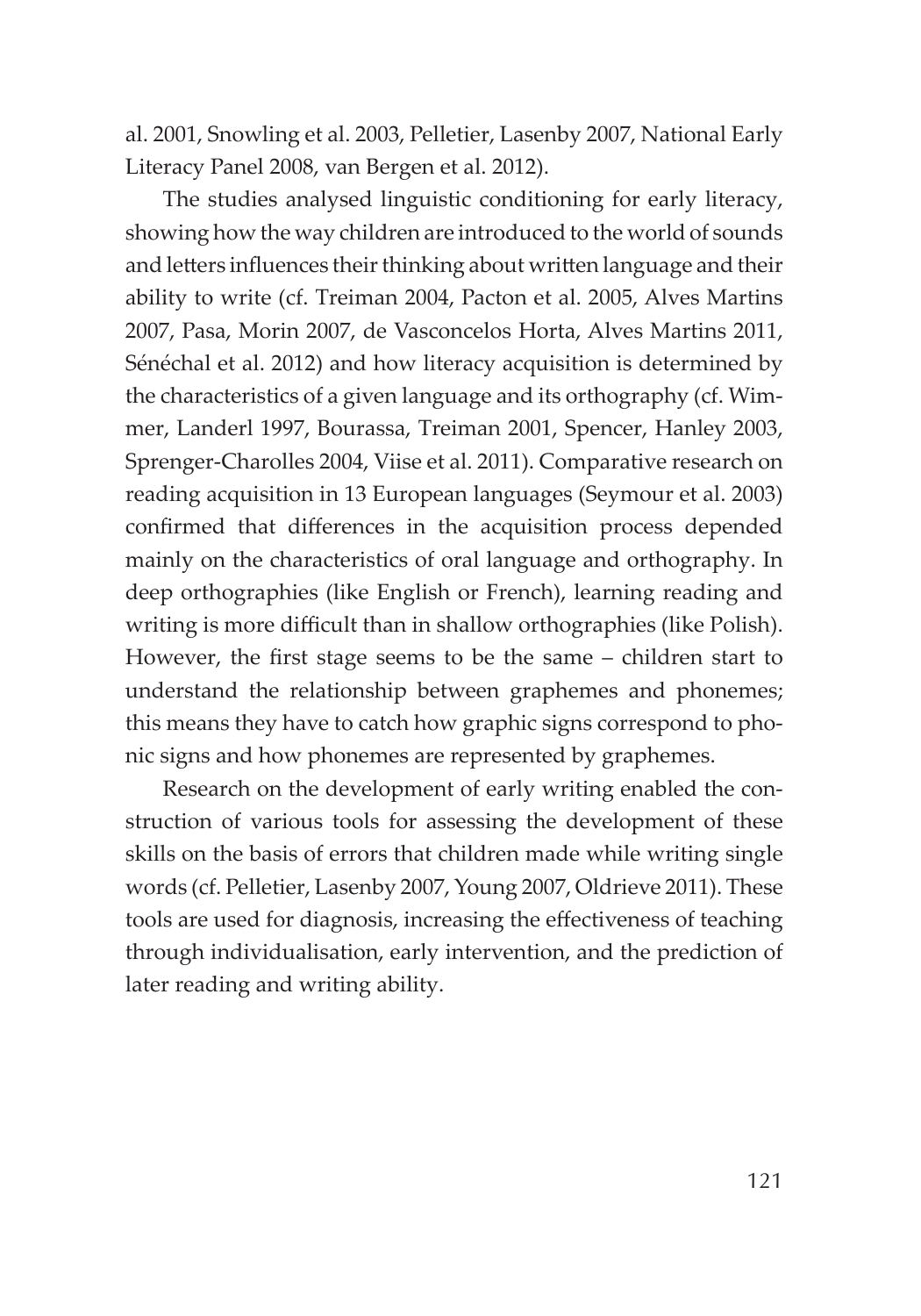#### Letter-name spelling strategy

Children striving to understand the essence of an alphabetic system become acquainted with letters and realize that they represent sounds in writing. At the beginning, children have many problems with the phonological segmentation of words. This is visible in writing in the form of omitted letters. Syllables are represented by single graphemes. In English, these characteristic errors are related to methods of teaching. English-speaking children learning the alphabet write a letter to represent the sounds of the letter's name. For instance, children spell *help* as HLP, because they relate the phonetic value of L to the sound form of the letter name /el/. This is why this stage is called *letter-name spelling* (Henderson 1985).

The knowledge of letter names and their use by young learners at an early stage in phonic spelling has been studied in many studies conducted in English (cf. Treiman, Cassar 1997, Ehri 2000, Bourassa, Treiman 2001, Werfel, Schuele 2012). The strategy of letter-name spelling also appears in children beginning to write in other alphabetic scripts (cf. Levin et al. 2002, Hannouz 2005, Morin 2007). Letter-name spelling is the characteristic stage for children who learn reading and writing in many alphabetical systems.

## The Polish language, orthography and its implications for teaching reading and writing

Polish is a language in which numerous morphological alternations take place and consonants form over 70% of the whole phonological system. The inflectional nature of Polish, which is related to changes in the graphic representation of forms of one lexeme in a written text (e.g. *ręka* 'hand', but (*bez*) *rąk* '(without) hands', (*dwie*) *ręce*  '(two) hands'), results in the fact that a global method becomes of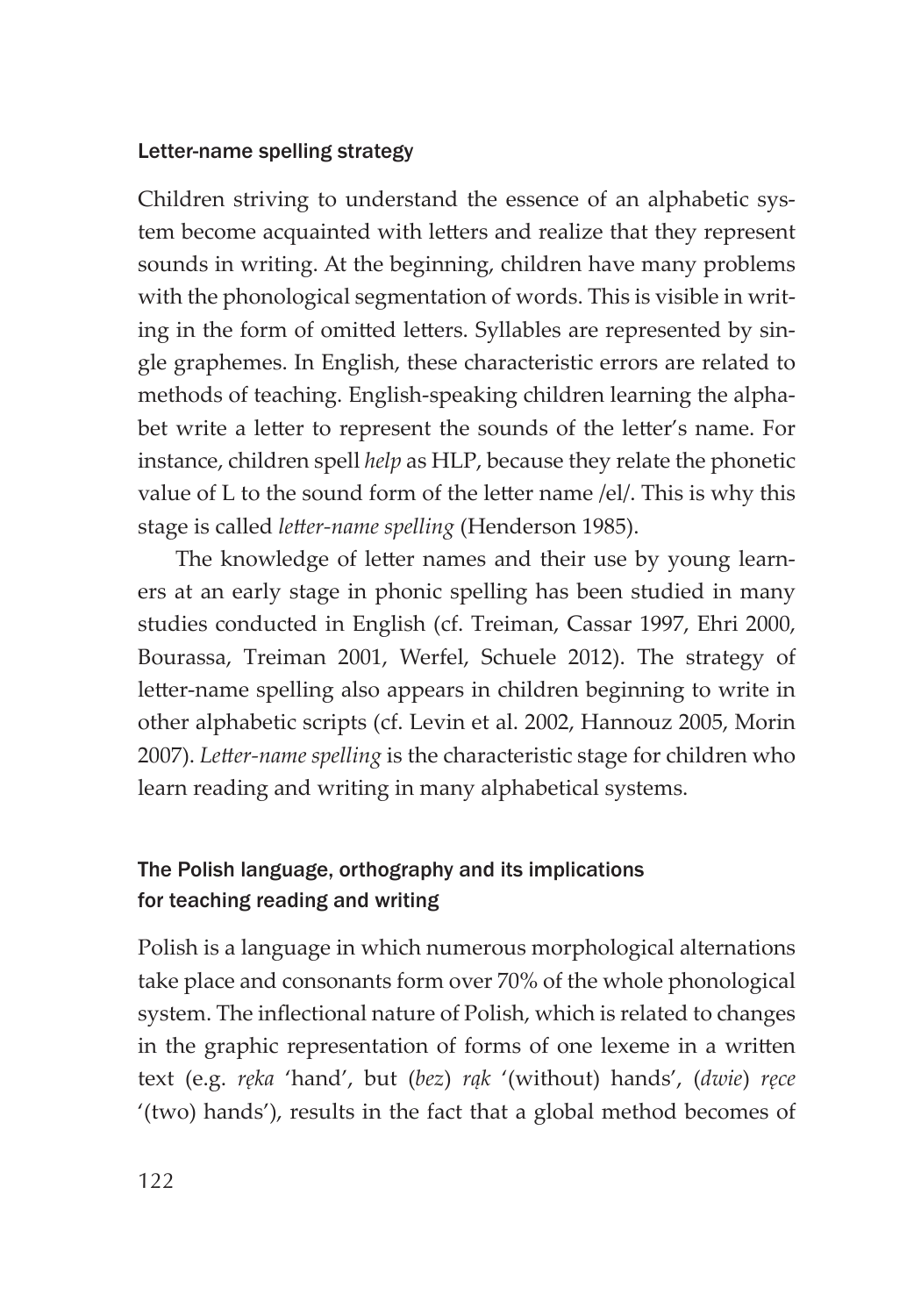little efficiency. Writing cannot merely rely on auditory experience because Polish spelling codes both phonological and morphological information. The consonantal character of the Polish language and the variety of syllable structures, especially the presence of consonantal confluences, cause difficulties in phonological segmentation. The properties of syllables and their number in a word result in the fact that a syllable in initial reading and writing acquisition may only play an auxiliary role.

Polish uses the Latin alphabet. Polish spelling may be called phonetic/morphological. The Polish alphabet has 32 letters, out of which nine have diacritics (e.g.  $\acute{C}$ ,  $E$ ). The Polish language uses 44 graphemes to mark its 37 phonemes due to the fact that, apart from individual letters, it also uses 12 compound graphemes (e.g. CZ, DZI). Among Polish graphemes, there are pairs referring to the same phonetic unit (e.g.  $\dot{Z}$  – RZ,  $\dot{Z}$  – ZI). The majority of remaining graphemes are consistent in reading even though correct reading requires an analysis of the closest graphic context. In writing, inconsistent units constitute a large group whose notation is not always predictable (e.g. Ą-ON-OM-OŃ, SZ-Ż-RZ). This means that, knowing the basic principles of the Polish language, it is easier to read a given word than to write it down. Summing up, it may be stated that the Polish script system is not as shallow as Italian or Finnish, but it is also not as opaque as English or French.

#### The education system in Poland

In recent years, the Polish education system has been reformed. This includes changes in school and preschool entrance ages. The age at which children start compulsory annual preschool education has been decreased to five years (before it was six years), and compulsory school education now starts at the age of six (it was seven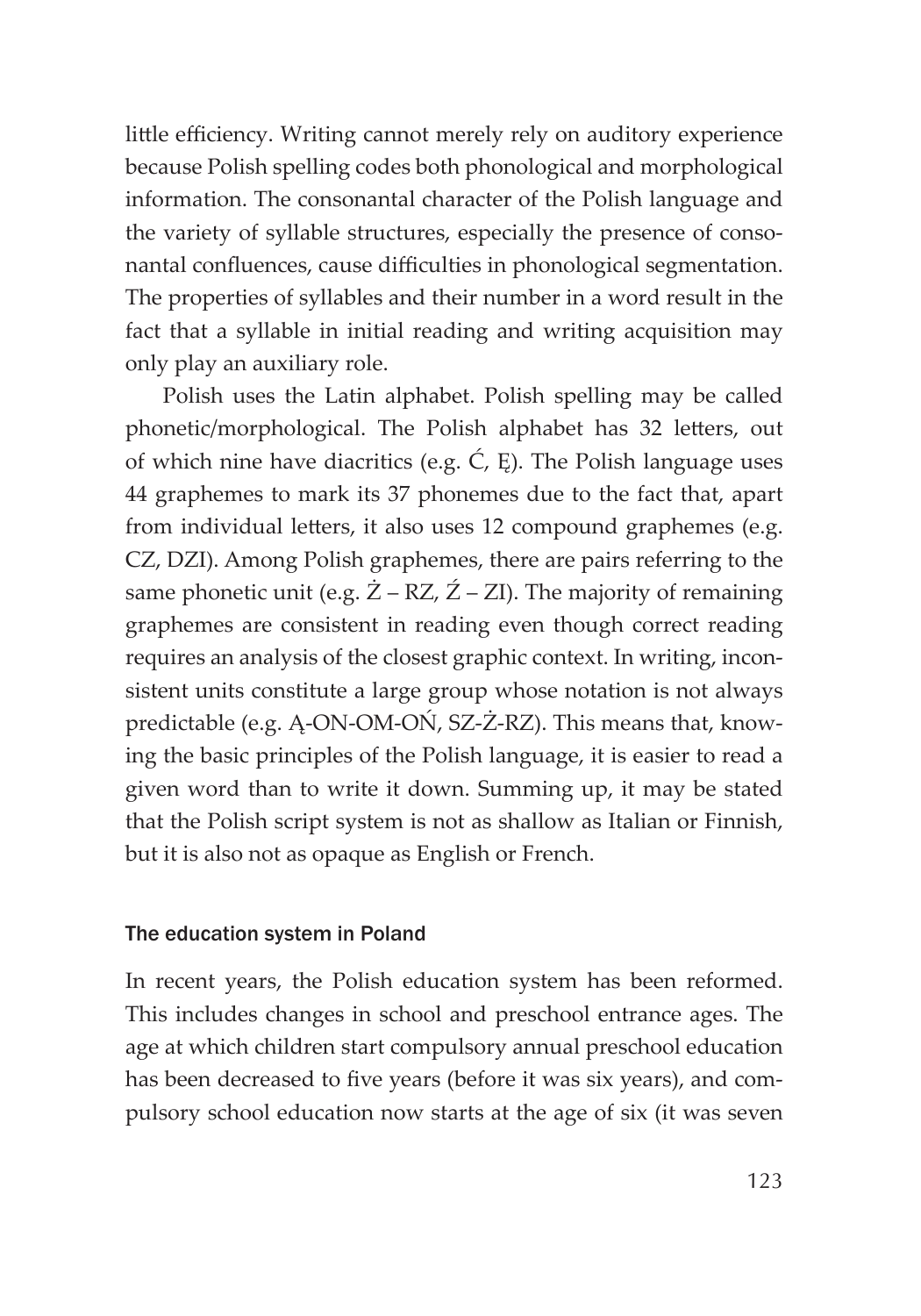previously). The changes are being introduced gradually. They now mean an absolute preschool obligation for all five-year-olds, which can only be realised in kindergartens or special school units that are adapted for this in an appropriate way. When it comes to compulsory school education, until 2014, the decision on whether to send a six-year-old child to school was to be made by the parents. In this circumstance, there were both six-year-old children and seven-yearold children in the same class. The situation changed in September 2014, when all six-year-olds had to start their school education in the first grade. The aim is that five-year-old children attend mandatorily an annual school preparation course and then – at the age of six – continue their education at the first grade of primary school. The result of the on-going reforms of the school system is age-level diversity among pupils in the three first grades of primary school (the first level of education).

#### Reading and spelling instruction in Poland

In the annual preschool course, readiness for reading and writing is developed. The core curriculum assumes that, during this time, reading, writing, letters etc. are not yet taught, but some exercises are introduced that improve the organization of the field of visual perception and eye-hand coordination. Also, an interest in reading and writing is developed, as well as the ability to construct sentences, segment sentences into words, and isolate sounds in words of a simple phonetic structure.

In the first level of education, the teaching of pupils' native language in the first grade includes initial reading and writing education. A student finishing first grade will know all the letters of alphabet<sup>2</sup>,

<sup>&</sup>lt;sup>2</sup> The core curriculum assumes that a student finishing first grade can also read and write simple, short texts, care for the aesthetics and graphic cor-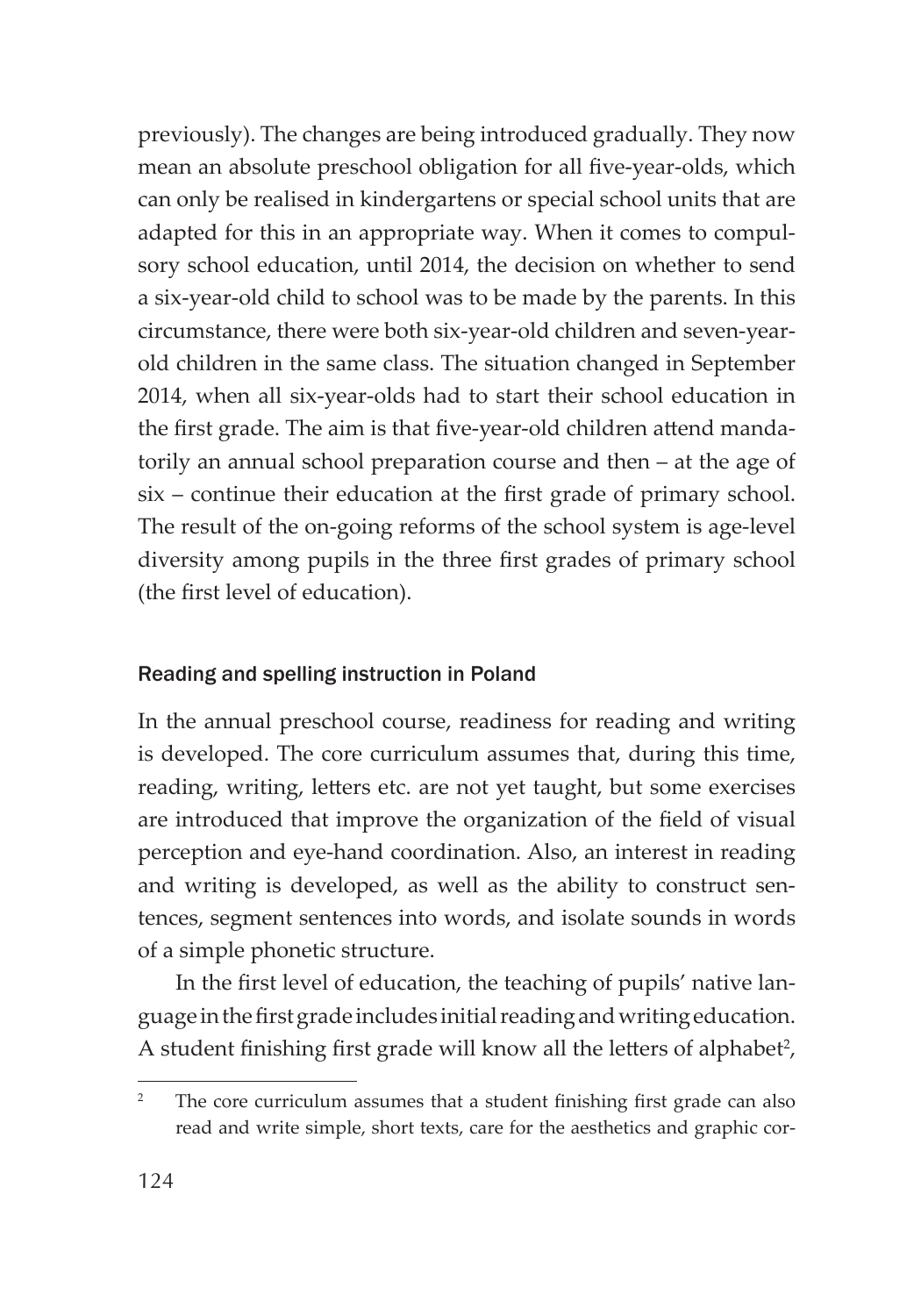but this means recognition of letters, not reciting the alphabet. Polish pre-schoolers, like those in Greece (Tantaros 2007) – as compared with English-speaking children – can more frequently utter a sound than the name of a letter. The process of getting to know letters usually commences with the introduction of letters denoting vowels (e.g. A, O, and Ę). This facilitates the process of sound analysis and synthesis of words due to the fact that vowels are syllable-forming elements; subsequently, single letters denoting consonants are introduced (e.g. M, T, B). Finally, children become acquainted with compound graphemes (e.g. SZ, CZ) and soft consonants, which have dual marking (e.g.  $\acute{S}$  – SI). Reading acquisition commences with short texts containing words with a simple phonetic structure compliant with a script; later, more natural texts are introduced.

In Poland, learning to read and write is dominated by the analytical and synthetic method in its lexical variety. This means that the basis of analysis (visual or auditory) and, subsequently, synthesis is a word containing an introduced letter or sound. Phonemic analysis exercises consist in the auditory separation of sounds in a word. Familiarization with the phonetic value of individual letters takes place during perceptual analysis of individual words, which consists of the pronunciation of sounds in isolation.

#### Studies on early spelling development in the Polish language

Against the background of dynamically developing international research about invented spelling, there is a lack of Polish work on writing acquisition by children at preschool age. The reason for the relatively low interest in children's writing prior to formal education is the approach to teaching reading and writing. Work on

rectness of writing, and use the following terms with understanding: word, sound, letter, syllable, or sentence.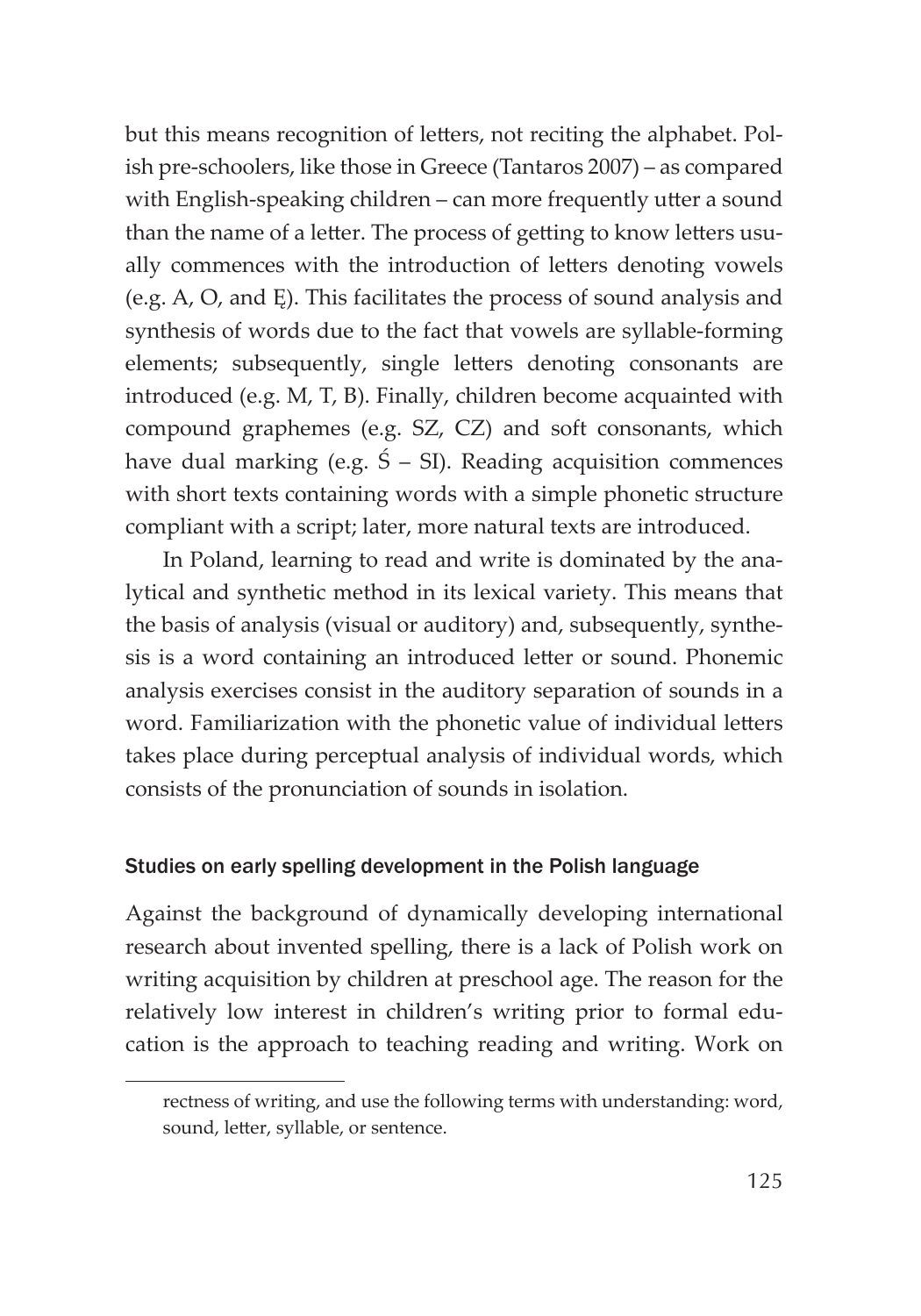teaching methodology and pedagogy recommends against encouraging children to write too early to avoid strengthening potentially improper graphic models. Work which treats writing awareness as a part of language awareness and as a component of maturity in learning to read and write (Krasowicz-Kupis 2004), as well as work devoted to the linguistic determinants of early writing (Awramiuk 2006), indicates a change in the approach to early writing in Polish research. The results of the first studies on the invented spelling of Polish speakers showed that children make similar mistakes, consisting of leaving out vowel letters, especially the letter Y in sequences with consonants (sequence *Cy*<sup>3</sup> ) (Awramiuk 2006, Awramiuk, Krasowicz-Kupis 2014).

#### The present study

Because Polish children are not taught letter names in kindergarten, the reason for omitting some letters is not as obvious as it is in English or French. To explain this dilemma, we are presenting some research results on Polish invented spelling. The purpose of the research was to describe the types of errors made by young Polishspeaking children. Our research questions were as follows:

- Is there a differentiation in the level of spelling among children at the beginning of school education?
- What are the most common mistakes made by young Polishspeaking children in rendering the phonological structure of simple words?
- What are the possible reasons from a linguistic point of view – for the most common mistakes?

<sup>&</sup>lt;sup>3</sup> Here and below, C stands for 'any consonant'.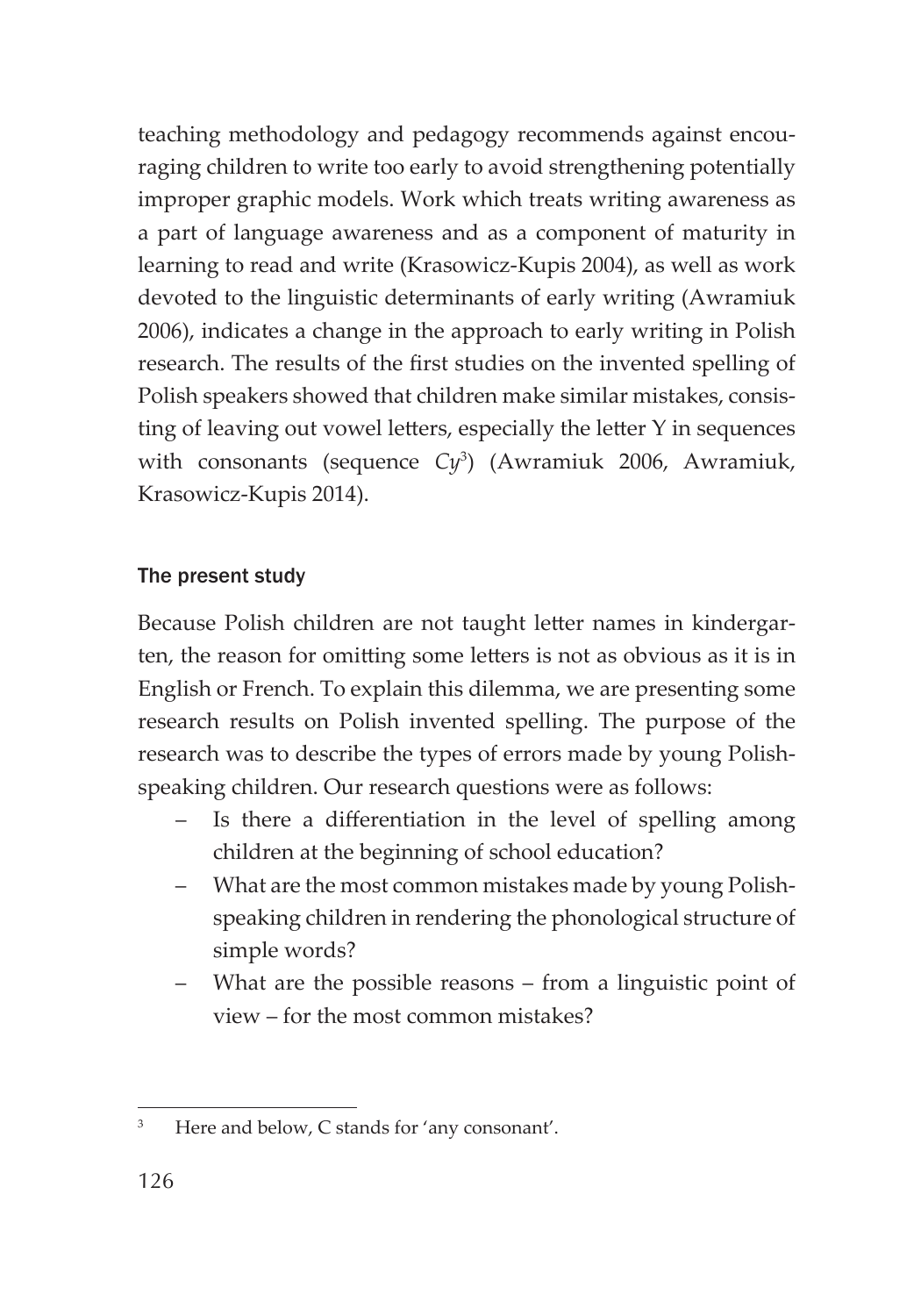In the discussion, the *letter-name spelling* strategy in Polish and English languages will be compared with a focus on the answer to the question, 'Do children starting to write in Polish and English omit the vowel letter for the same reason?'

## Method

#### **Participants**

The sample consisted of 252 primary school students. All participants were L1 Polish speakers recruited from 19 primary schools (three rural, four rural-urban, 12 urban) in one province, Mazowieckie<sup>4</sup>, during the first semester of the academic year. The male and female proportion was roughly 1:1 (female N=134 (53%), male  $N=118$  (47%)). The participants were from first grade classes (six to seven years old). Among this group, 15% of the students started school at the age of six, and 85% of the children went to school at the age of seven. As explained earlier, age diversity is a result of on-going reforms of the school system. Children with severe sensory deficits, as well as those with an intellectual disability or serious somatic diseases, were excluded from the study. School and parental consent for participation in the study was obtained before children were tested.

#### The task

The task involved forming 12 words from letters using a movable alphabet. A list of the words used, together with their translations into English, can be found in the Appendix. The words were

Mazowieckie is the largest province in terms of area and population and is located in the central eastern part of Poland. The provincial capital is Warsaw.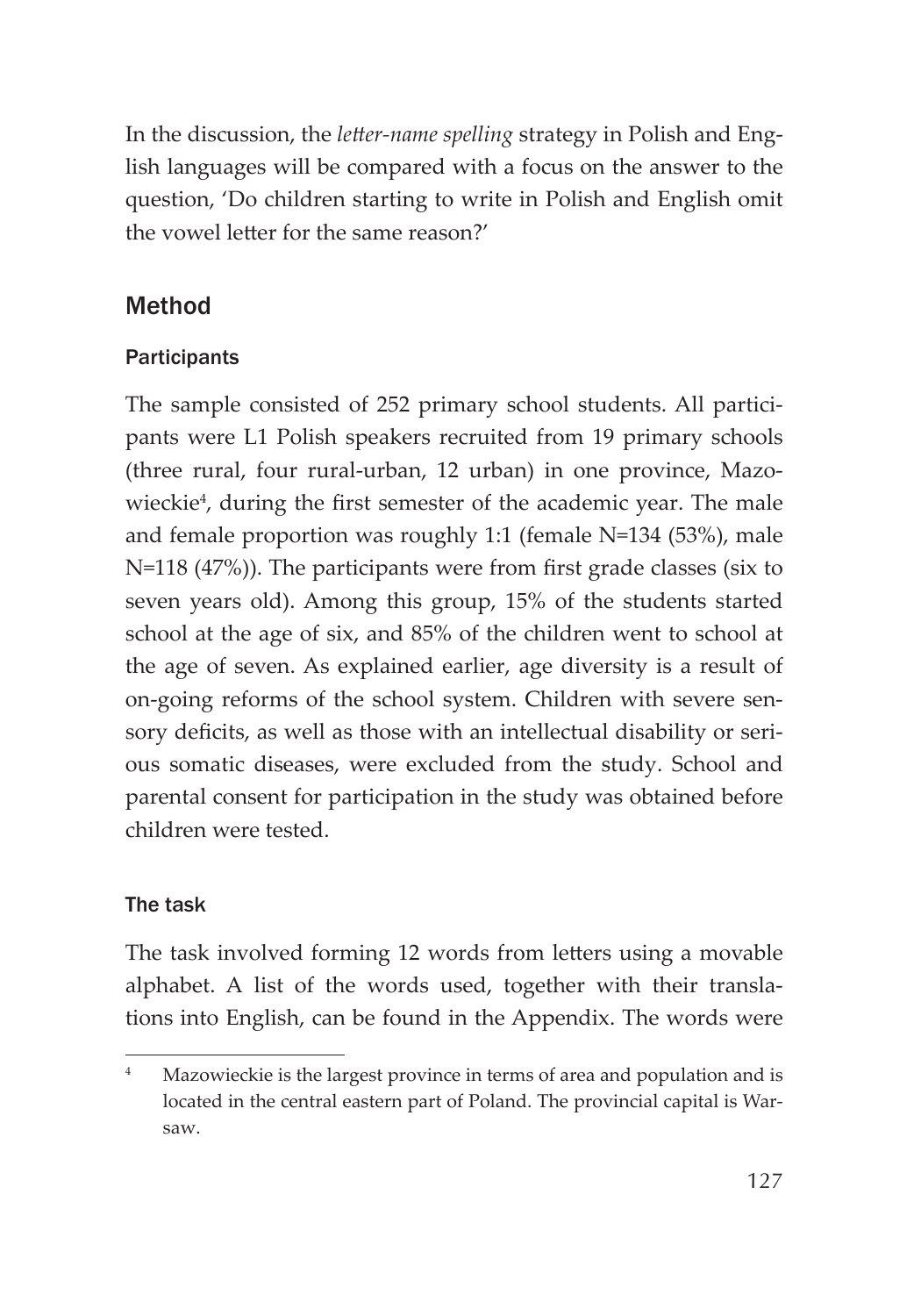characterized by a simple structure and a consistent relation between a grapheme and phoneme, without any orthographic problems. The words were grouped in four series, which tested the manner of writing four sounds:  $[c]$ ,  $[d]$ ,  $[r]$ , and  $[t]$  in different phonological environments. Each series contained three words that belonged to one of the following groups:

- 1) group I words containing a sequence corresponding to the name of a letter (e.g. ROWER 'bike' contains the name of the  $letter R [er]),$
- 2) group II words containing the sequence *Cy* (e.g. **RY**BA 'fish' contains the sequence  $[ry]$ ),
- 3) group III words with a neutral phonological context (e.g. sequence [ra] for the letter R in the word **RA**K 'crayfish').

If children equated the name of a letter with its phonetic value, then the words from the first group would be spelled without the vowels. If there were other reasons for omitting letters (e.g. weak visual memory or low phonological awareness), the number of omissions should not differ among groups. A greater number of misspellings in group II would prove some specific problems with phonological segmentation.

#### Procedure and assessment

Children were tested individually by trained psychologists. The spelling tasks were the part of a battery of tests to assess spelling, reading, phonological abilities, and other language and cognitive abilities.

While assessing children's writing, two criteria were taken into account: the completeness of phonological representation (whether every phoneme was represented in writing, which reflected possible problems with phonological representation) and the degree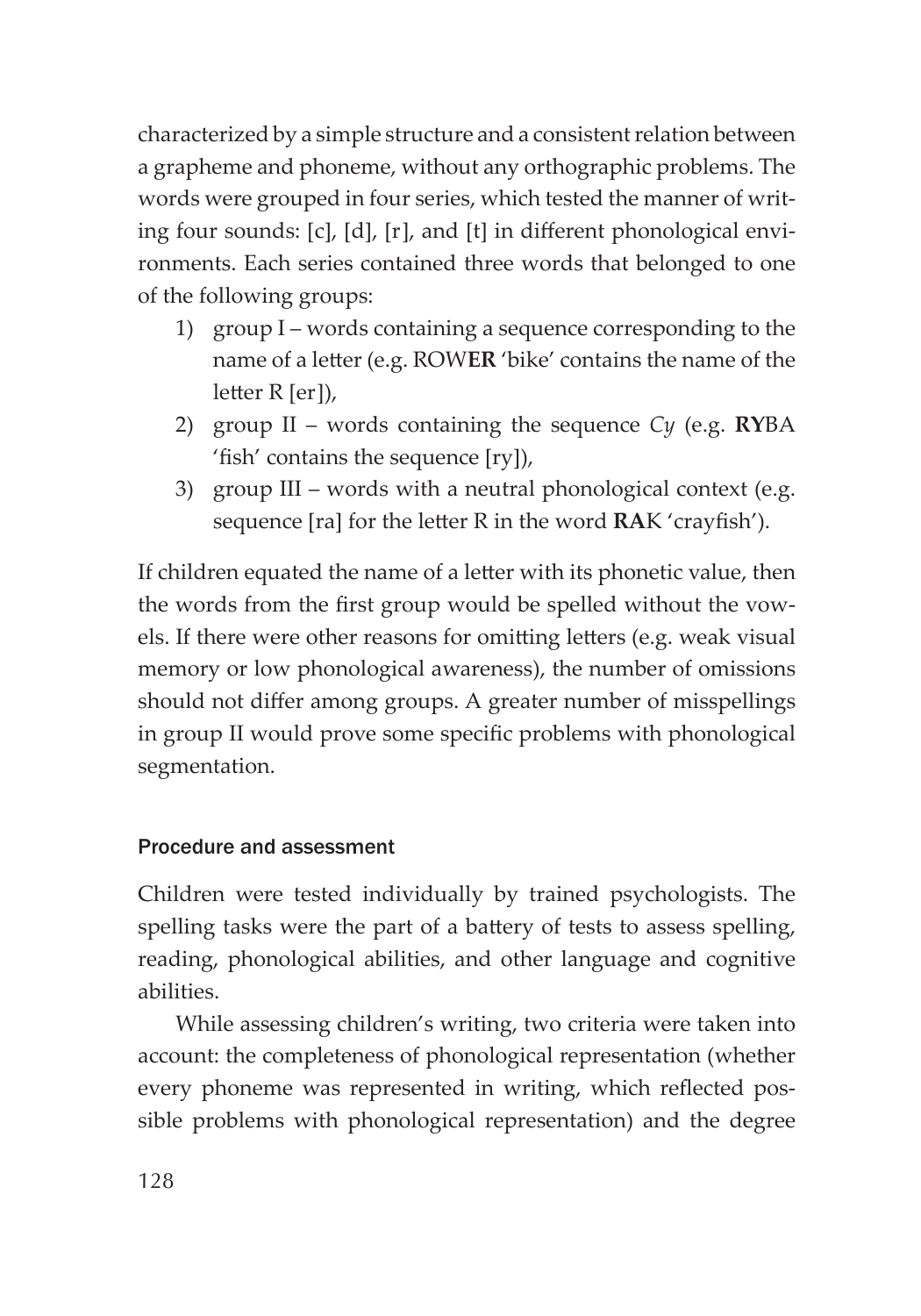of conventionality (whether the phonemes were represented properly, which reflected the degree of mastery of norms regarding the relationships between graphemes and phonemes). For each word, a maximum 4 points could be obtained, and the maximum number of points in the entire task was 48. The detailed evaluation criteria were as following:

- − 4 points correctly spelled word (RYBA)
- 3 points the full transcript, but a reversed order (ABYR)
- − 2 points partial or erroneous transcription (RB, RBA, RABY)
- − 1 point the first or last letter correct (RK, RGY, DTA, R)
- − 0 points no attempt or random letters (ACB).

## **Results**

#### Quantitative error analysis

Table 1 illustrates spelling skills diversity in the first grade.

| Spelling skills                                             | <b>Scores</b><br>(points) | Number of<br>children | Per cent |
|-------------------------------------------------------------|---------------------------|-----------------------|----------|
| all words spelled correctly                                 | 48                        | 141                   | 55.95    |
| most words spelled correctly<br>(max. 4 mistakes)           | $40 - 46$                 | 71                    | 28.18    |
| partial or incorrect transcription,<br>letter-name spelling | $24 - 38$                 | 27                    | 10.71    |
| only the first or last letter correct                       | $3 - 23$                  | 13                    | 5.16     |
|                                                             | Total                     | 252                   | $100\%$  |

**Table 1.** Spelling skills diversity in the first grade

In the spelling task, 141 children (almost 56%) spelled all words correctly. The lowest level was represented by the group of children who did not reach even 2 points when writing each word. They were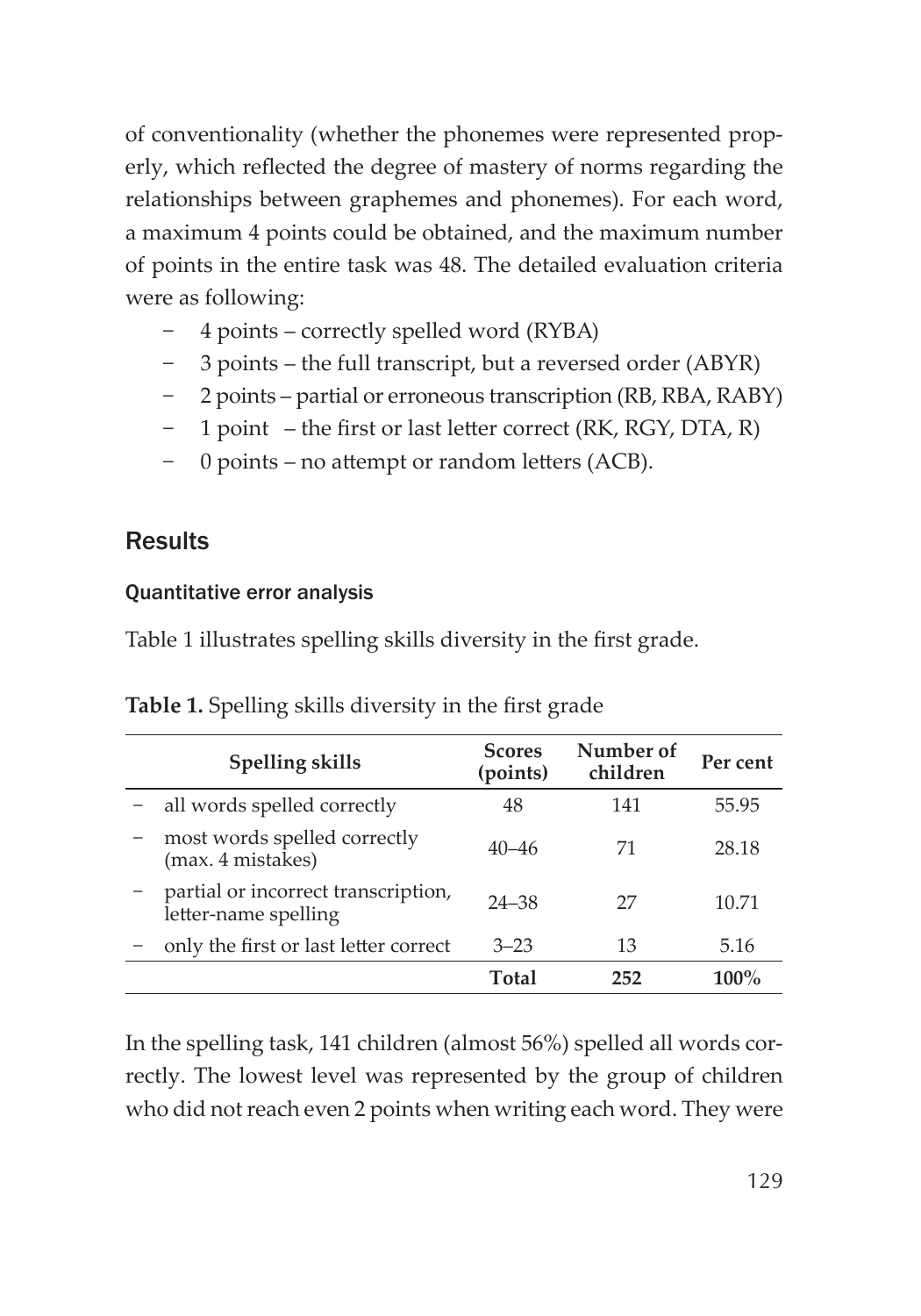not able to render the phonological structure of the simplest words. It can be assumed that they were at the stage before script. The global score was not significantly affected by age  $(\chi^2(2,N=247)=5.81,$ p=0.055).

Table 2 shows the number of words written correctly and takes into account different degrees of misspellings. The mean total score was 43.48 (SD 8.61). 84% of words were spelled correctly (2,531 records for 4 points). Girls (mean 44.07, SD 8.03) obtained better results than boys (mean 42.86, SD 9.13), but these differences were not statistically significant  $(Z=0.97, p=0.334; n.s.).$ 

|                                           | Mean  | <b>SD</b> | Girls | <b>Boys</b> |
|-------------------------------------------|-------|-----------|-------|-------------|
| <b>Total scores</b>                       | 43.48 | 8.61      | 44.07 | 42.86       |
| The number of words for 4 p.              | 10.04 | 3.35      | 10.39 | 9.83        |
| The number of words for 3 p.              | 0.02  | 0.15      | 0.01  | 0.03        |
| The number of words for 2 p.              | 1.31  | 2.25      | 1.14  | 1.52        |
| The number of words for 1 p.              | 0.32  | 1.16      | 0.22  | 0.43        |
| The number of words for $0 \, \text{p}$ . | 0.18  | 0.82      | 0.18  | 0.17        |

**Table 2.** Spelling task scores – statistical characteristics

Table 3 illustrates the mean of scores obtained in the examined groups, testing the manner of writing four sounds in different phonological environments. The greatest number of errors (the lowest number of points) occurred in group II, the group containing words with the sequence *Cy*, whereas the errors in words from group I (containing words with a sequence corresponding to a letter name) were more frequent than errors in natural context words (group III). This proves that the letter omissions were caused by problems with phonological segmentation, especially with the sequence *Cy*.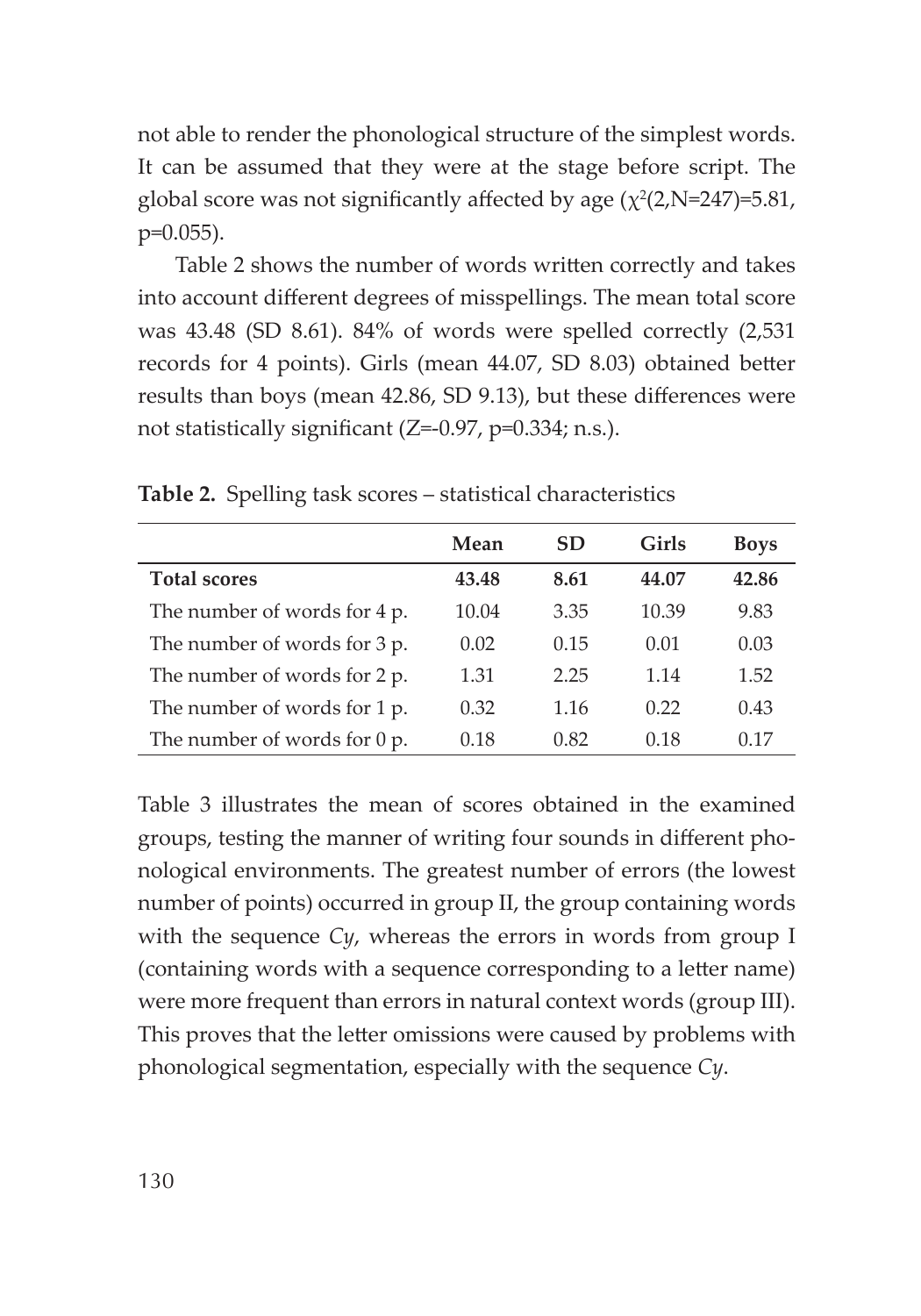| <b>Tested sound</b>                                                                                                                                                                                                                                              | Group I | Group II | Group III | <b>Total</b> |
|------------------------------------------------------------------------------------------------------------------------------------------------------------------------------------------------------------------------------------------------------------------|---------|----------|-----------|--------------|
| $\lceil c \rceil$                                                                                                                                                                                                                                                | 3.66    | 3.49     | 3.73      | 3.62         |
| [d]                                                                                                                                                                                                                                                              | 3.48    | 3.62     | 3.84      | 3.64         |
| [r]                                                                                                                                                                                                                                                              | 3.64    | 3.51     | 3.82      | 3.65         |
| $[t]% \centering \includegraphics[width=0.47\textwidth]{images/TrDiM-Architecture.png} \caption{The figure shows the number of parameters in the left and right. The left and right is the number of numbers of the left and right.} \label{TrDiM-Architecture}$ | 3.69    | 3.59     | 3.74      | 3.67         |
| <b>Total</b>                                                                                                                                                                                                                                                     | 3.61    | 3.55     | 3.78      |              |

**Table 3.** Mean of scores obtained in each group

The frequency of misspellings varied depending on the phonological context, but the type of phoneme was also important. Words containing the affricative  $\frac{c}{r}$  proved to be the most difficult in terms of performing phonological segmentation.

#### Qualitative error analysis

Among wrongly formed or non-formed words (493 records), 331 obtained 2 points. The errors from this group were analysed qualitatively because only when at least two letters in a word are correct can an ability to render the phonological structure be considered.

The errors were subdivided into four groups: (1) additions of letter(s), (2) omission of letter(s), (3) letter substitution, and (4) transposition. The percentage for each type of error out of the total number of errors made was calculated (see Table 4).

| Type of misspelling | Number of misspellings | Per cent |
|---------------------|------------------------|----------|
| addition            |                        | 2.31     |
| omission            | 212                    | 54.36    |
| substitution        | 149                    | 38.21    |
| transposition       | 20                     | 5.12     |
| Total               | 390                    | $100\%$  |

**Table 4.** Types of misspellings in words for 2 points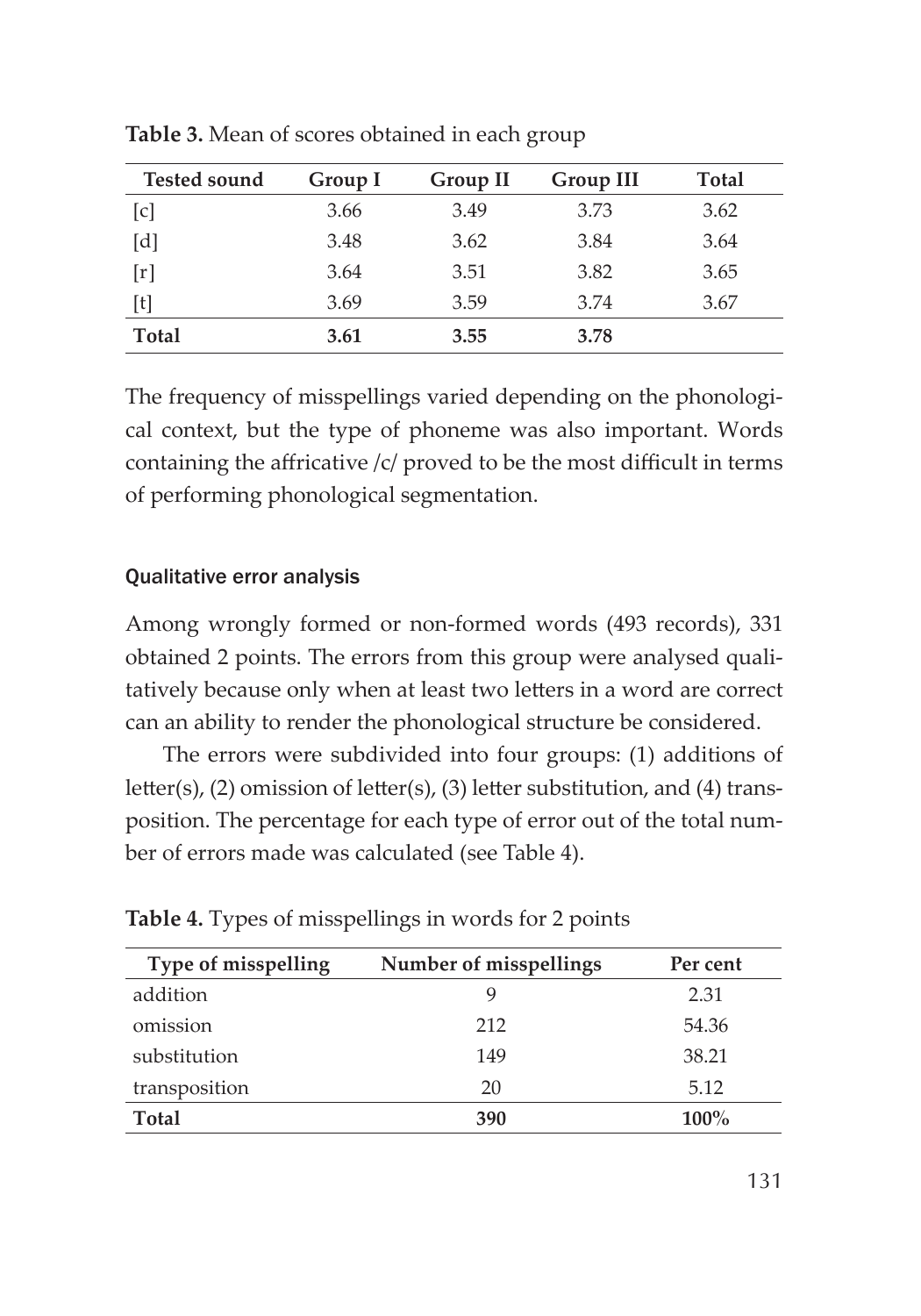All spelling errors were phonologically inappropriate misspellings. The most common types of error were those of letter omissions.

Among the all misspellings in the examined word group (390<sup>5</sup>), 212 (nearly  $55\%$ ) were related to letter(s) omissions, which means an absence of representation of a phoneme(s). In the most numerous group, 42 errors were consonant letter omissions and 129 were vowel letter omissions. Y was the most often omitted letter (84 omissions, which is 65.11% of all vowel letter omissions). Other letters were omitted considerably less frequently. The frequency of individual vowels in the examined words (Y occurred four times and, for example, A occurred six times) did not justify the disproportion among the omissions of the vowels.

#### **Discussion**

*What are the differences in the level of spelling among children at the beginning of school education?*

The study examined the ability to render the phonological structure of very simple words. Children who have already gone through several months of phonological training should not have had any problems with the task. It turned out that, in the study group, there were children at the pre-phonological stage, that is, those who could not give the phonological structure of even three-phoneme words with a consistent grapheme and phoneme relation. The large variation in early writing skills among children in the first grade certainly may have significant implications for teaching.

<sup>&</sup>lt;sup>5</sup> The number of specific mistakes does not correspond to the number of misspelled words because children made more than one mistake in one word (e.g. the word *RB ryba* 'fish' contains 2 errors: the omissions of letters Y and A).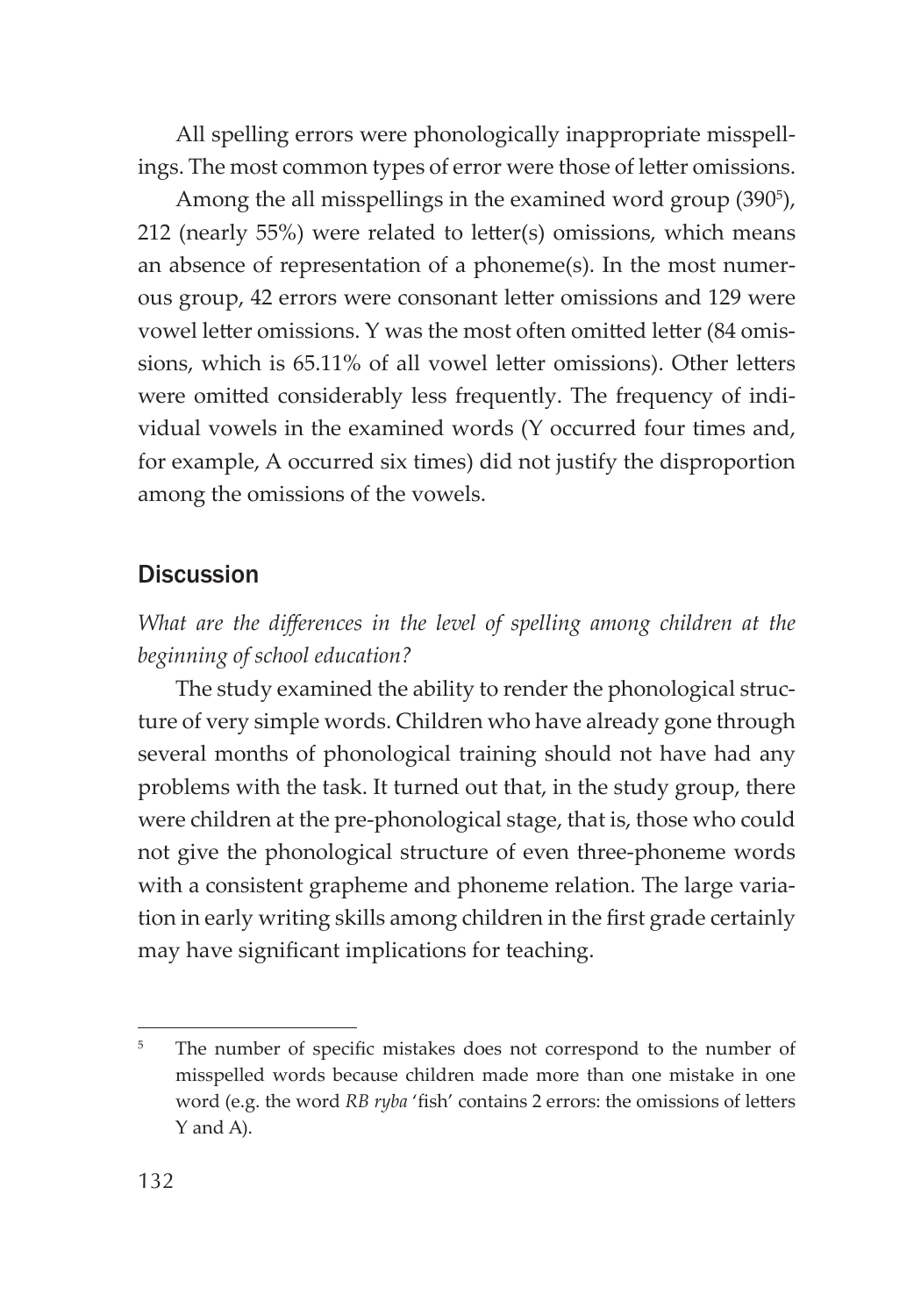*What are the most common mistakes made by young Polish-speaking children in rendering the phonological structure of simple words?*

The most common errors in rendering the phonological structure of simple words involved letter omissions, especially the letter Y.

#### *What are the reasons for the most common mistakes?*

The omission of letter  $Y$  was caused by problems with phonological segmentation, especially the sequence consonant + /y/. Polish children are made familiar with the phonetic value of individual letters during audio analysis of individual words, which consists of the pronunciation of sounds in isolation. In the case of consonants, this leads to the separation of the vocalic element /y/. Auditory analysis of *dom* 'house' should be /d/ – /o/ – /m/, but, in many cases, it sounds like  $\frac{dy}{-} - \frac{dy}{m}$ . When a Polish child asks his or her teacher or parent: *What letter is this?* the answer often is  $\frac{dy}{dx}$ not  $\frac{d}{dt}$  or  $\frac{d}{dt}$ . This is the reason for the specific problems with the segmentation of *Cy* sequences.

#### *Do children starting to write in Polish and English omit the vowel letter for the same reason?*

Familiarity with letter names is important in the process of acquiring writing skills, but Polish children learn letter names (*a*, *be*, *ce* etc.) and recite the alphabet in the second grade. Earlier, children are exposed to a phonic-based instructional approach where letter sounds, instead of the conventional letter names, are learned.

Letter recognition is an introduction to the acquisition of writing and reading skills, and, for a Polish child, the first letter (first, but not officially) names in many cases are  $\frac{dy}{dy}$ ,  $\frac{my}{ry}$  etc. Hence, Polish children apply the *letter-name spelling* strategy, but, in this case, the *letter name* has a slightly different meaning than in English. Mistakes such as WR 'war' in English speaking children and RBA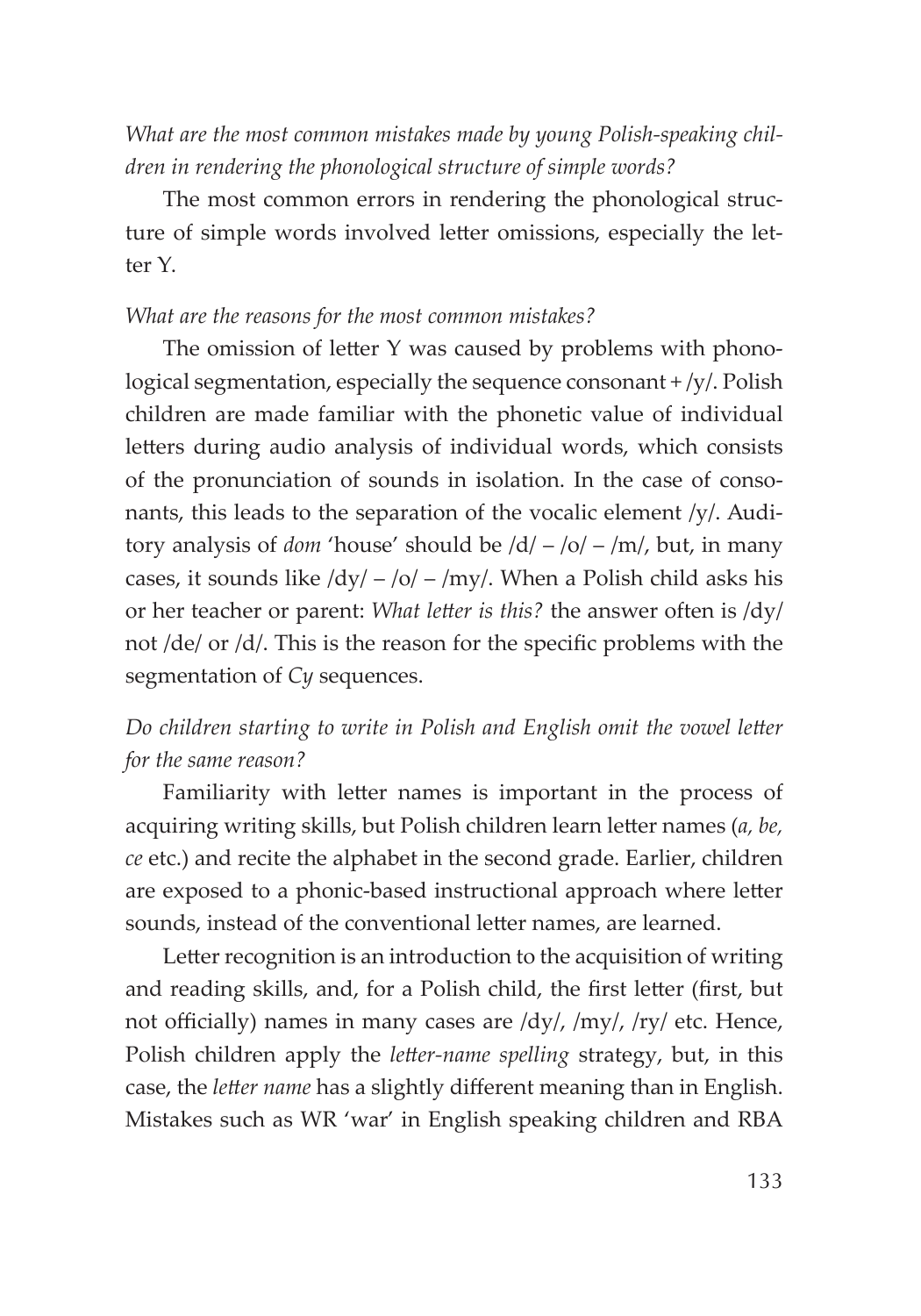'ryba' (*fish*) in Polish speaking children consist of writing a letter with the idea that it corresponds to a syllable. An English-speaking child, introduced to script by learning the alphabet, writes [ar] as R due to the fact that he/she relates the letter R to the letter name R. A Polish child writes [ry] as R due to the fact that he/she relates the letter R to the syllable, which corresponds to the unofficial name of the letter. The mechanism of both mistakes is, therefore, similar. Specific spelling errors, which consist of vowel letter omissions, are committed by children learning how to spell in both English and in Polish. The difference consists of the fact that, for Polish letters, there are two name sets: an official set, introduced at school relatively late, and an unofficial set, resulting from the manner of teaching. A comparison of the two characteristic misspellings of Polish children and English children show, that the ways of access to literacy (teaching the alphabet vs. phonological training) have a fundamental significance to pre-schoolers' conception of graphemephoneme correspondences.

In this context, the large number of omissions that occurred in group I, with sequences corresponding to the letter names, is surprising. This means that, since teaching the alphabet (i.e. letter names) occurs relatively late in the school curricula, children may acquire the letter names earlier through informal learning (at home) and informal instruction at school (teachers  $-$  often unwittingly  $$ use letter names).

Treiman and Cassar (1997) found that the tendency to write letter names by English speaking children is supported by the phonological structure of the letter names. The variable numbers of spelling errors in our study may suggest that the phonological context of sequences has an impact on the omission of vowel letters by Polish children. This thesis, however, needs to be verified in additional studies.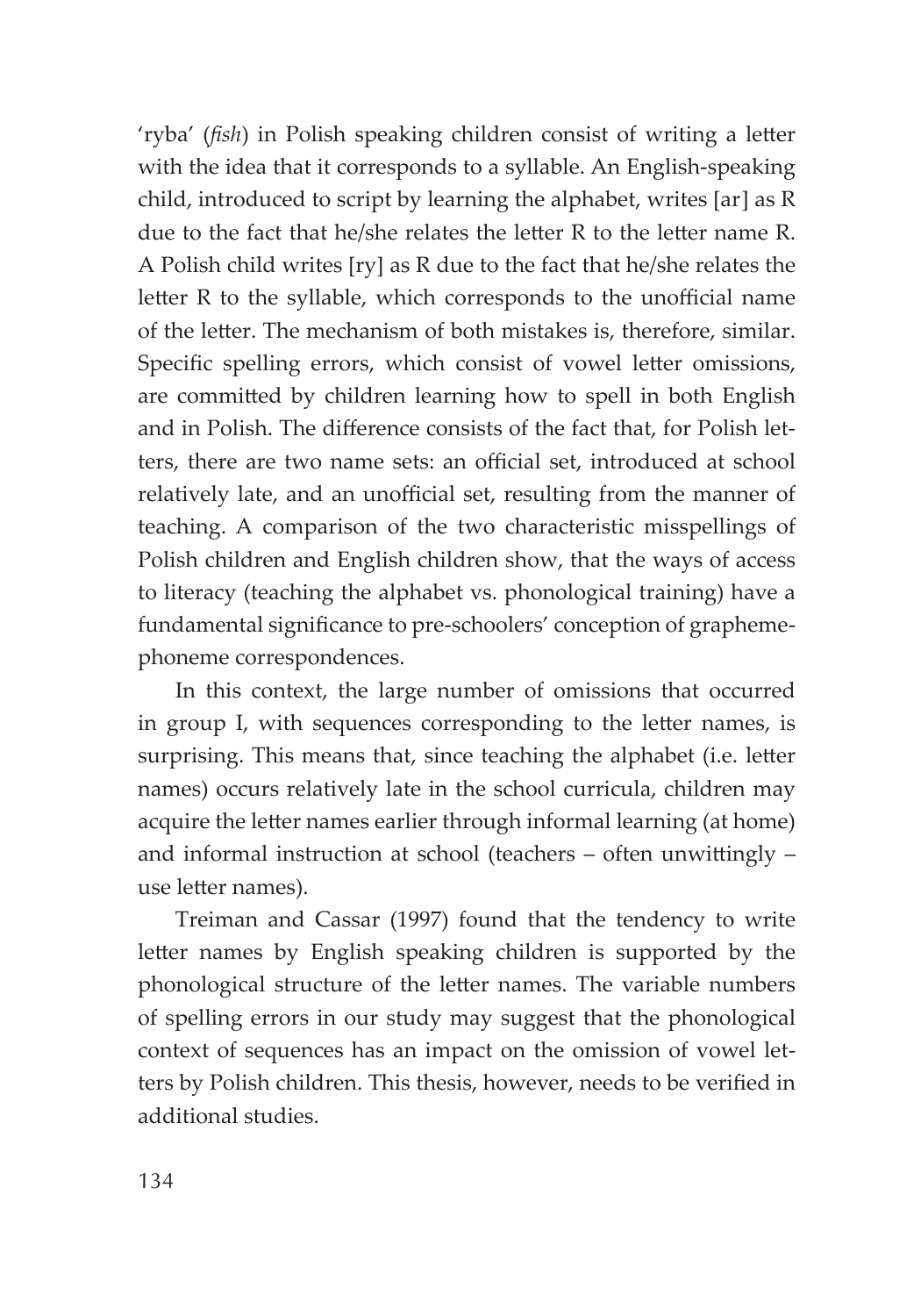## **Conclusions**

Invented spelling helps a child to understand the essence of writing and encourages them to reflect on language structure and to search for a proper means of representing the relationship between a grapheme and a phoneme. On the other hand, errors in writing are determined by problems with the phonological segmentation and categorisation of heard sounds.

Knowledge about the development of literacy allows early identification of children's existing and potential literacy difficulties, the use of appropriate pre-emptive measures, and the provision of effective help with a mother tongue system. Analysis of the invented spelling of pre-schoolers and children at the beginning of reading instruction allows better understanding of how these young children acquire the principles of writing and think about the functions and nature of written language. Together with phonological awareness and the knowledge of letters, invented spelling is a significant factor predicting future literacy skills. Teachers can monitor development at this early stage and support those who have not yet encountered writing or show signs of delay by intervening with tools suitable for children at risk of learning difficulties

#### References

- Alves Martins, Margarida 2007. Literacy practices in kindergartens and conceptualisations about written language among Portuguese preschool children*. – L1–Educational Studies in Language and Literature, 7* (3), 147–171.
- Awramiuk, Elżbieta 2006. Lingwistyczne podstawy początkowej nauki czytania i pisania po polsku [Linguistic Basis for Initial Learning to Read and Write in Polish]. Białystok: Trans Humana.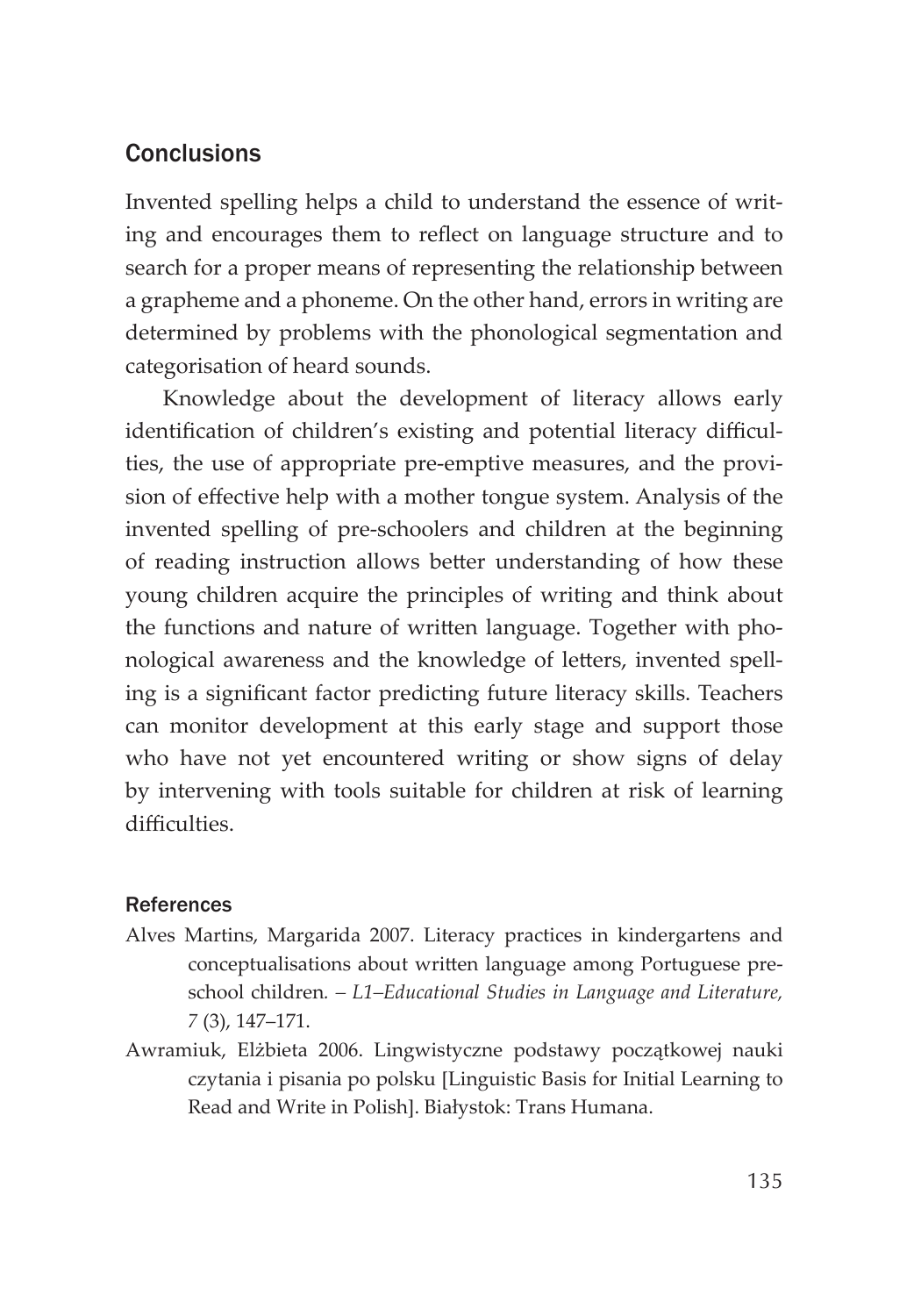- Awramiuk, Elżbieta; Grażyna Krasowicz-Kupis 2014. Reading and spelling acquisition in Polish: Educational and linguistic determinants. – L1–Educational Studies in Language and Literature<sup>6</sup>, 13-14 (special issue). Early literacy research in Poland. Ed. by Elżbieta Awramiuk, Grażyna Krasowicz-Kupis, 1–24.
- Bourassa, Derrick C.; Rebecca Treiman 2001. Spelling development and disability: the importance of linguistics factors. – Language, Speech and Hearing Services in Schools, 32 (3), 172–181.
- Caravolas, Markéta; Charles Hulme, Margaret J. Snowling 2001. The foundations of spelling ability: evidence from a 3-year longitudinal study. – Journal of Memory and Language, 45( 4), 751–774.
- Deacon, S. Hélène; Nicole Conrad, Sébastien Pacton 2008. A statistical learning perspective on children's learning about graphotactic and morphological regularities in spelling. – Canadian Psychology, 49 (2), 118–124.
- De Vasconcelos Horta, Inês; Margarida Alves Martins 2011. Invented spelling programmes and the access to the alphabetic principle in kindergarten. – L1–Educational Studies in Language and Literature, 11, 1–23.
- Ehri, Linnea 2000. Learning to read and learning to spell: two sides of a coin. – Topics in Language Disorders, 20 (3), 19–36.
- Hannouz, Dominique 2005. Spelling with letter names. The paper presented at the 5<sup>th</sup> IAIMTE Conference, Albi. Ms.
- Hayes, Heather; Rebecca Treiman, Brett Kessler 2006. Children use vowels to help them spell consonants. – Journal of Experimental Child Psychology, 94 (1), 27–42.
- Henderson, Edmund 1985. Teaching Spelling. Boston: Houghton Mifflin.
- Krasowicz-Kupis, Grażyna 2004. Rozwój świadomości językowej dziecka. Teoria i praktyka [The Development of Children's Language Awareness: Theory and Practice]. Lublin: Wydawnictwo UMCS.

<sup>6</sup> The journal L1–Educational Studies in Language and Literature (referred in this volume many times) has free access, see http://www.l1research.org/ (28.10.2014).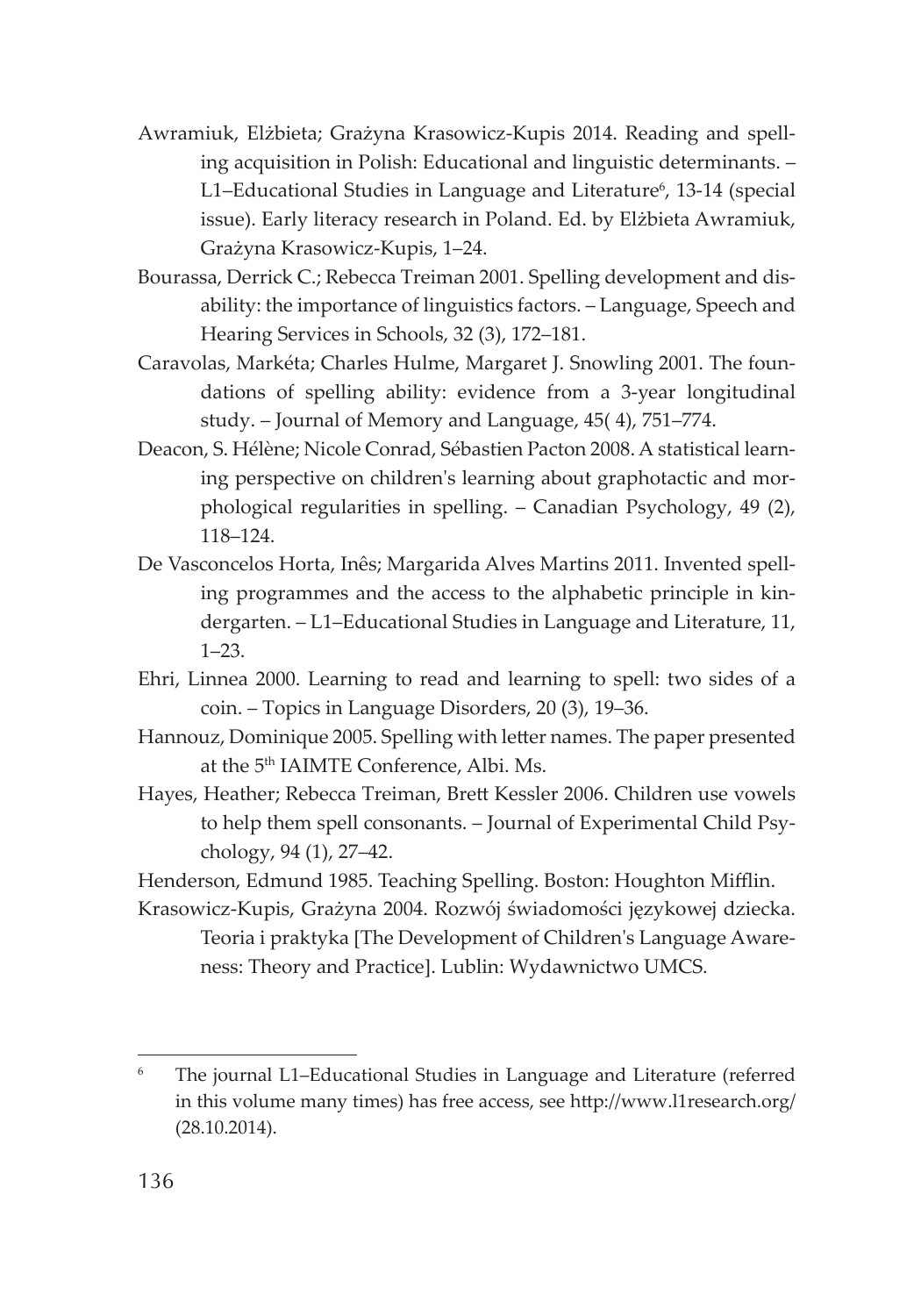- Levin, Iris; Patel, Sigal; Margalit, Tamar; Barad, Noa 2002. Letter names: effect on letter saying, spelling, and word recognition in Hebrew. – Applied Psycholinguistics, 23 (2), 269–300.
- Morin, Marie-France 2007. Linguistic factors and invented spelling in children: the case of French beginners in children*. – L1–Educational Studies in Language and Literature, 7* (3), 173–189.
- National Early Literacy Panel 2008 Developing Early Literacy: Report of the National Early Literacy Panel. Washington: National Institute for Literacy. [lincs.ed.gov/publications/pdf/NELPReport09.pdf](http://lincs.ed.gov/publications/pdf/NELPReport09.pdf) (27.06.2014).
- Oldrieve, Richard M. 2011. Introducing the CVC spelling assessment: helps track gains as kindergarten and first grade students learn the alphabetic principle. – California Reader, 45 (1), 4–14.
- Pacton, Sébastien, Michel Fayol, Pierre Perruchet 2005. Children's implicit learning of graphotactic and morphological regularities. – Child Development, 76 (2), 324–339.
- Pasa, Laurence; Marie-France Morin 2007. Beginning spelling and literacy approaches: a comparative study between French and Québécois first-grade classes. - L1-Educational Studies in Language and Literature, 7 (3), 191–209.
- Pelletier, Janette; Jennifer Lasenby 2007. Early writing development in L1 English speaking children. – *L1–Educational Studies in Language and Literature, 7* (3), 81–107.
- Rispens, Judith E.; Catherine McBride-Chang, Pieter Reitsma 2008. Morphological awareness and early and advanced word recognition and spelling in Dutch. – Reading & Writing, 21 (6), 587–607.
- Sangster, Laura; S. Hélène Deacon 2011. Development in children's sensitivity to the role of derivations in spelling. – Canadian Journal of Experimental Psychology, 65 (2), 133–139.
- Sénéchal, Monique; Gene Ouellette, Stephanie Pagan, Rosemary Lever 2012. The role of invented spelling on learning to read in low-phoneme awareness kindergartners: a randomized-control-trial study. – Reading & Writing, 25 (4), 917–934.
- Seymour, Philip H. K.; Mikko Aro, Jane M. Erskine 2003. Foundation literacy acquisition in European orthographies. – British Journal of Psychology, 94, 143–174.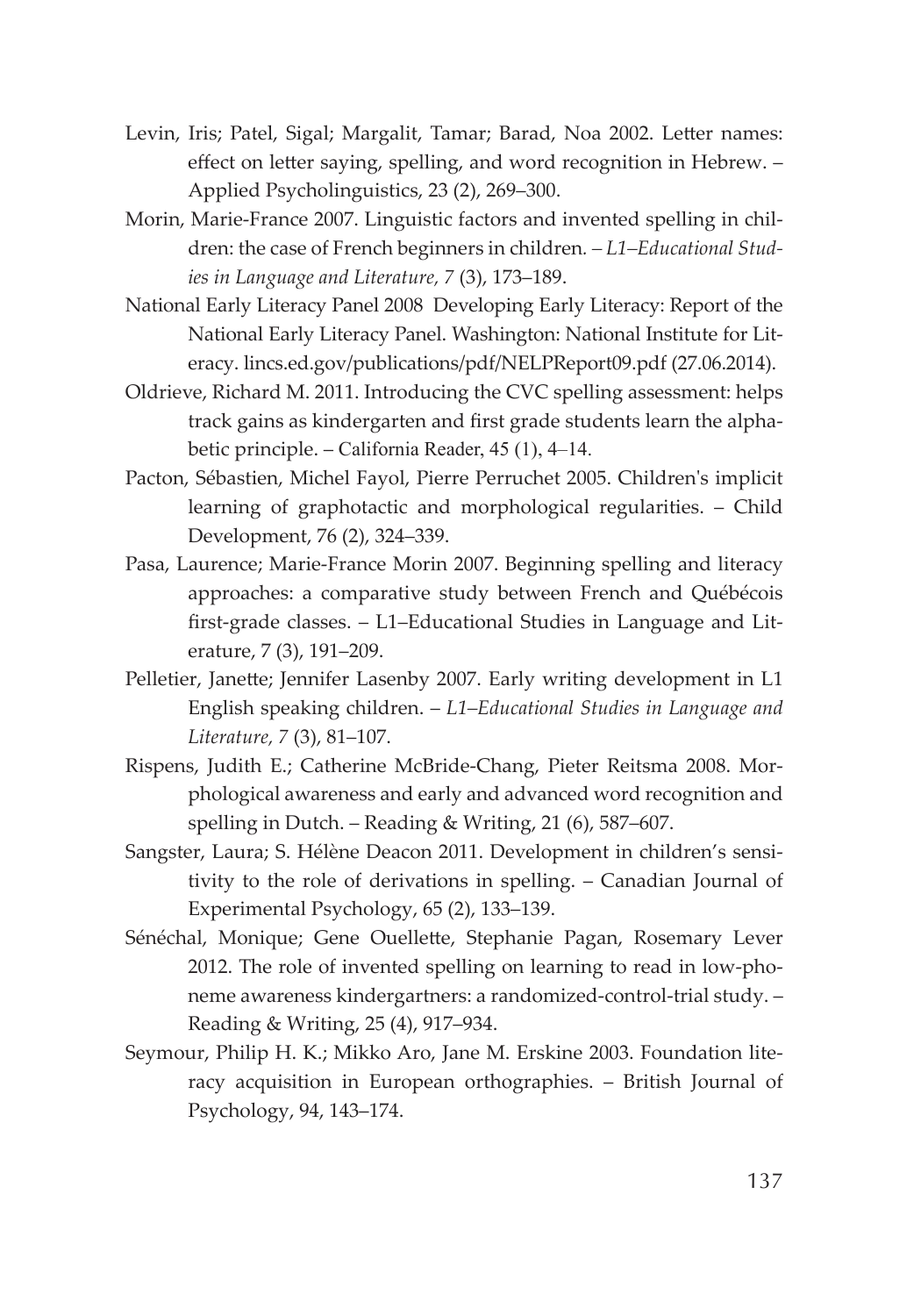- Snowling, Margaret J.; Allison Gallagher, Uta Frith 2003. Family risk of dyslexia is continuous: individual differences in the precursors of reading skill. – Child Development, 74 (2), 358-373.
- Spencer, Linos H.; J. Richard Hanley 2003. Effects of orthographic transparency on reading and phoneme awareness in children learning to read in Wales. – British Journal of Psychology, 94, 1–28.
- Sprenger-Charolles, Liliane 2004. Linguistic processes in reading and spelling: the case of alphabetic writing systems: English, French, German and Spanish. – Terezinha Nunes, Peter Bryant (eds.), Handbook of Children's Literacy. Dordrecht, Boston, New York, London: Kluwer Academic Publishers, 43–65
- Tantaros, Spyridon 2007. Invented spelling in the Greek context. L1–Educational Studies in Language and Literature, 7 (3), 31–62.
- Titos, Rosa; Sylvia Defior, Jesús Alegria, Fracisco Martos 2003. The use of morphological resources in Spanish orthography: the case of the verb. – R. Malatesha Joshi, Che Kan Leong, Bożydar L. J. Kaczmarek (eds.), Literacy Acquisition: The Role of Phonology, Morphology and Orthography. (= NATO Science Series: Life and Behavioural Sciences.) Amsterdam: IOS Press, 113–118.
- Treiman, Rebecca 2004. Phonology and spelling. Terezinha Nunes, Peter Bryant (eds.), Handbook of Children's Literacy. Dordrecht, Boston, New York, London: Kluwer Academic Publishers, 31–42.
- Treiman, Rebecca; Marie Cassar 1997. Spelling acquisition in English. Charles A. Perfetti, Laurence Rieben, Michel Fayol (eds.), Learning to Spell: Research, Theory, and Practice across Languages. Mahwah–London: Lawrence Erlbaum Associates, 61–80.
- Van Bergen, Elsje; Peter F. de Jong, Anna Plakas, Ben Maassen, Aryan van der Leij 2012. Child and parental literacy level within families with a history of dyslexia. – Journal of Child Psychology and Psychiatry, 53 (1), 28–36.
- Viise, Neva M., Herbert C. Richards, Meeli Pandis 2011. Orthographic depth and spelling acquisition in Estonian and English: a comparison of two diverse alphabetic languages. – Scandinavian Journal of Educational Research, 55 (4), 425–453.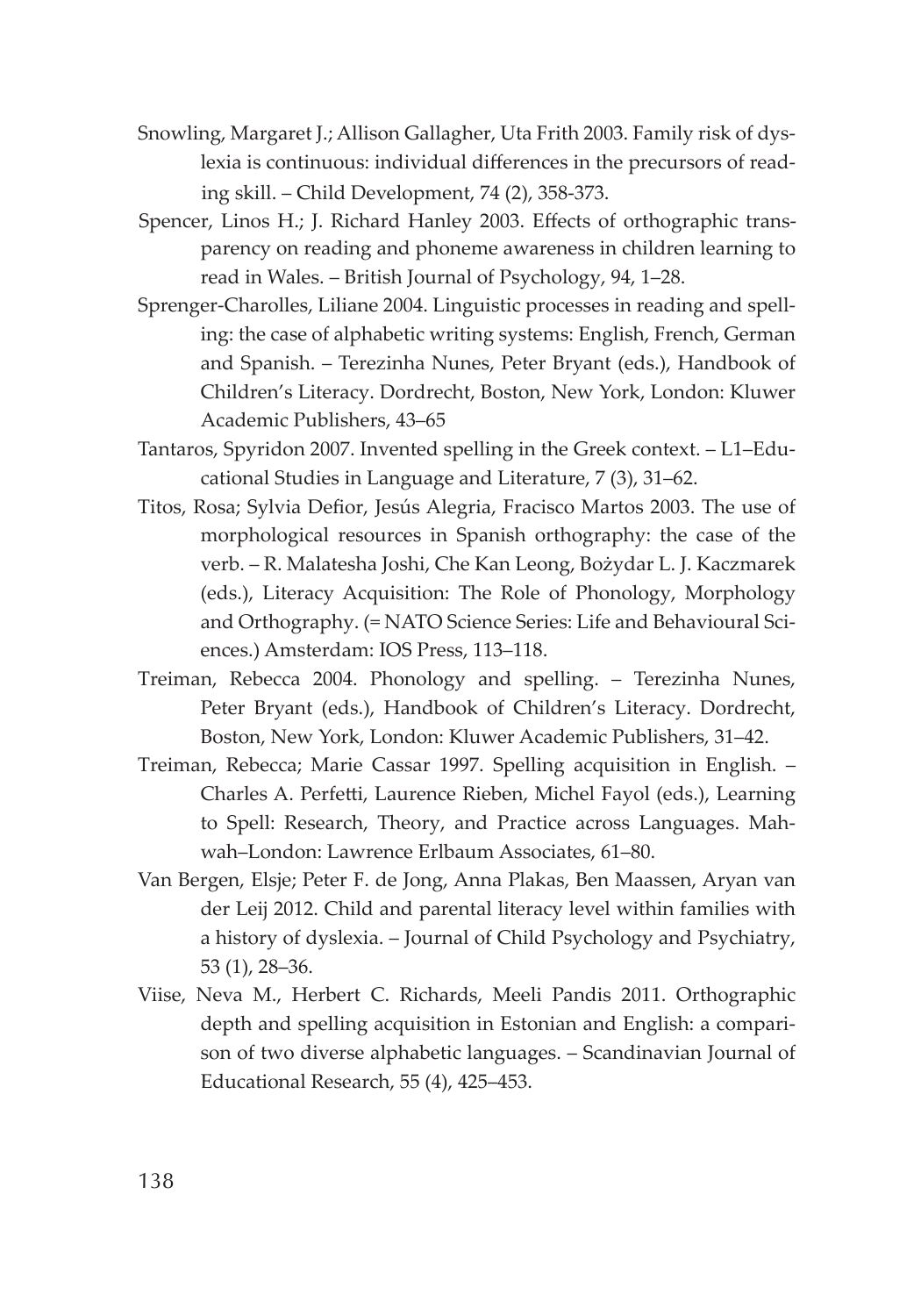- Werfel, Krystal L.; C. Melanie Schuele 2012. Segmentation and representation of consonant blends in kindergarten children's spellings. – Language, Speech, and Hearing Services in Schools, 43, 292–307.
- Wimmer, Heinz; Karin Landerl 1997. How learning to spell German differs from learning to spell English. - Charles A. Perfetti, Laurence Rieben, Michel Fayol (eds.), Learning to Spell: Research, Theory, and Practice across Languages. Mahwah–London: Lawrence Erlbaum Associates, 81–96.
- Young, Kristy 2007. Developmental stage theory of spelling: analysis of consistency across four spelling related activities. – Australian Journal of Language and Literacy, 30 (3), 203–220.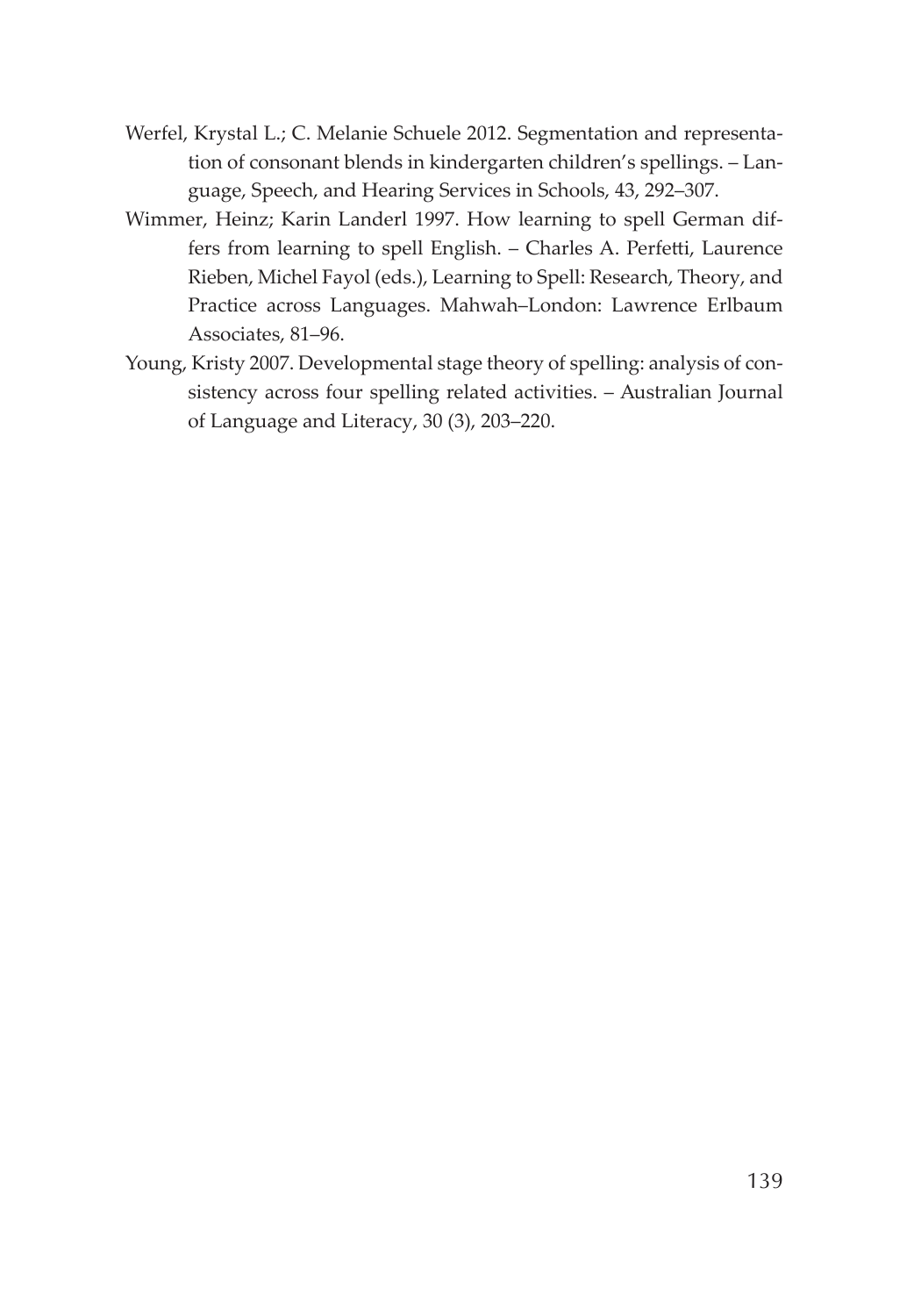## APPENDIX

- 1. The words containing the examined phonemes /r/: **ra**k, **ry**ba, row**er** (*crayfi sh, fi sh, bike*) /d/: **do**m, **dy**m, **de**ser (*house, smoke, dessert*) /c/: ta**ca**, ko**cy**k, **ce**na (*tray, blanket, price*) /t/: **ta**to, bu**ty**, kotek (*dad, shoes, kitten*)
- 2. The words in three groups I group: rower, deser, cena, kotek (bike, dessert, price, kitten) II group: **ry**ba, **dy**m, ko**cy**k, bu**ty** (*fi sh, smoke, blanket, shoes*) III group: **ra**k, **do**m, ta**ca**, **ta**to (*cancer, house, tray, dad*)

| <b>Points</b> | <b>TATO</b> dad                                             | <b>BUTY</b> shoes                                                                | <b>KOTEK</b> kitten                                                                         |
|---------------|-------------------------------------------------------------|----------------------------------------------------------------------------------|---------------------------------------------------------------------------------------------|
| 0 p.          | <b>MTW</b>                                                  | DWT, RUTN, CUT, DONA<br>NSSN, NW, UT,<br>DLE, UDT, DUT                           |                                                                                             |
| 1 p.          | т                                                           | BODAB, B                                                                         | K                                                                                           |
| 2 p.          | TAT, TATA,<br>TADO, TATAT,<br>TAATO, TATY,<br>TAO, TO, TOTO | BT, BYT, BUT,<br>BUDE, BAY, BUTE,<br>BUKA, ETY,<br>BUD, BTE, BUTN,<br>DUTY, BUDY | KOT, KOTK, KOK,<br>KOTYK, KOTL,<br>KOTO, KTOTE, KOTE,<br>KOTKE, KOA, KOL,<br>KO, KTEK, KOEK |
| 3 p.          |                                                             |                                                                                  |                                                                                             |
| 4 p.          | TATO                                                        | <b>BUTY</b>                                                                      | KOTEK                                                                                       |

3. The children's writing samples of words TATO, BUTY and KOTEK